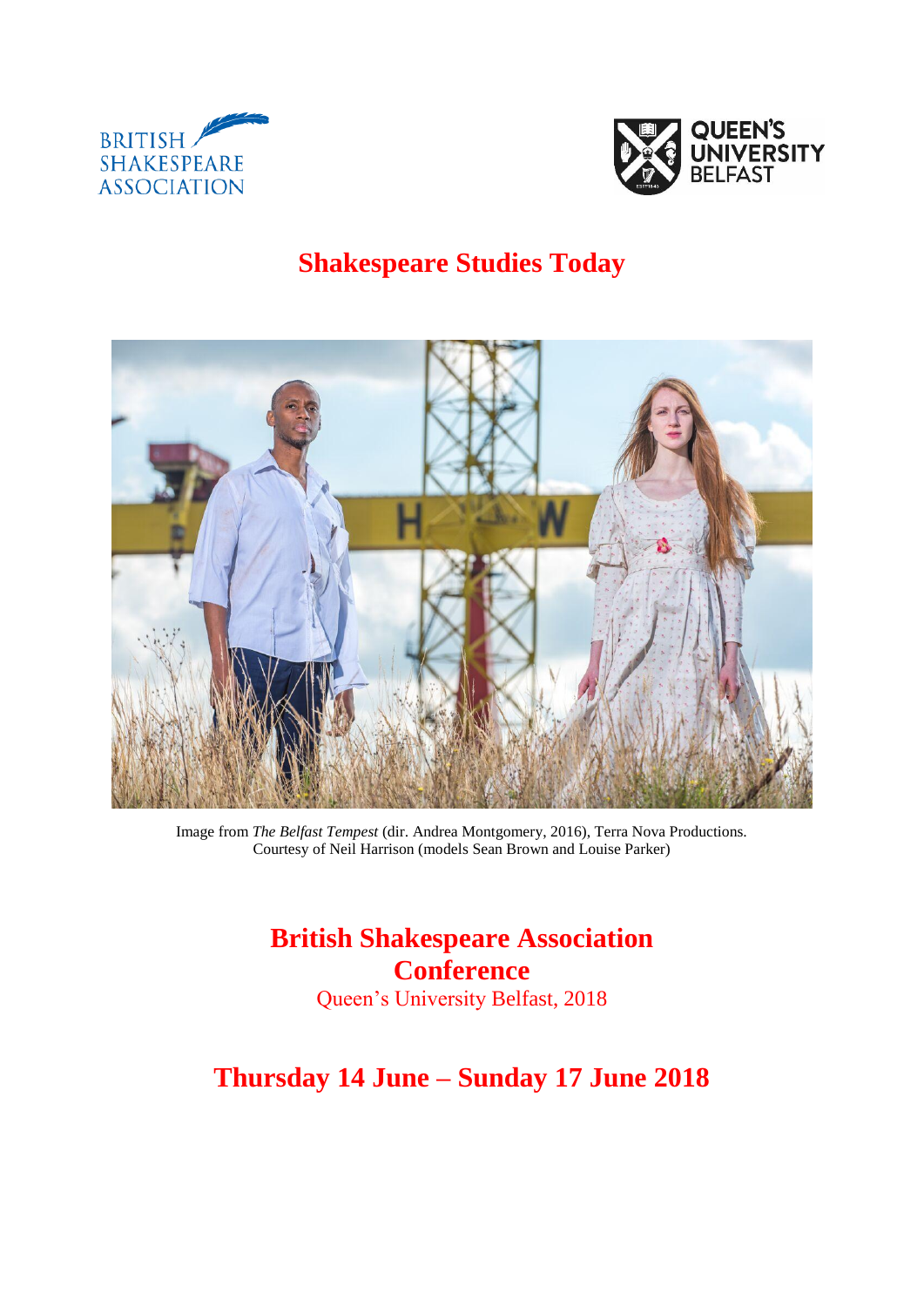



# SCHEDULE

# **Thursday 14 June – Sunday 17 June 2018**

**Exhibition: Shakespeare Lives through Kenneth Branagh on Stage and Screen**

**Ulster Museum**

The British Council/Queen's University Belfast exhibition, part of 'Shakespeare Lives', an unprecedented global programme of events celebrating the work of William Shakespeare, is open between 10.00 and 4.00 throughout the conference, including Sunday. Entrance is free for conference delegates.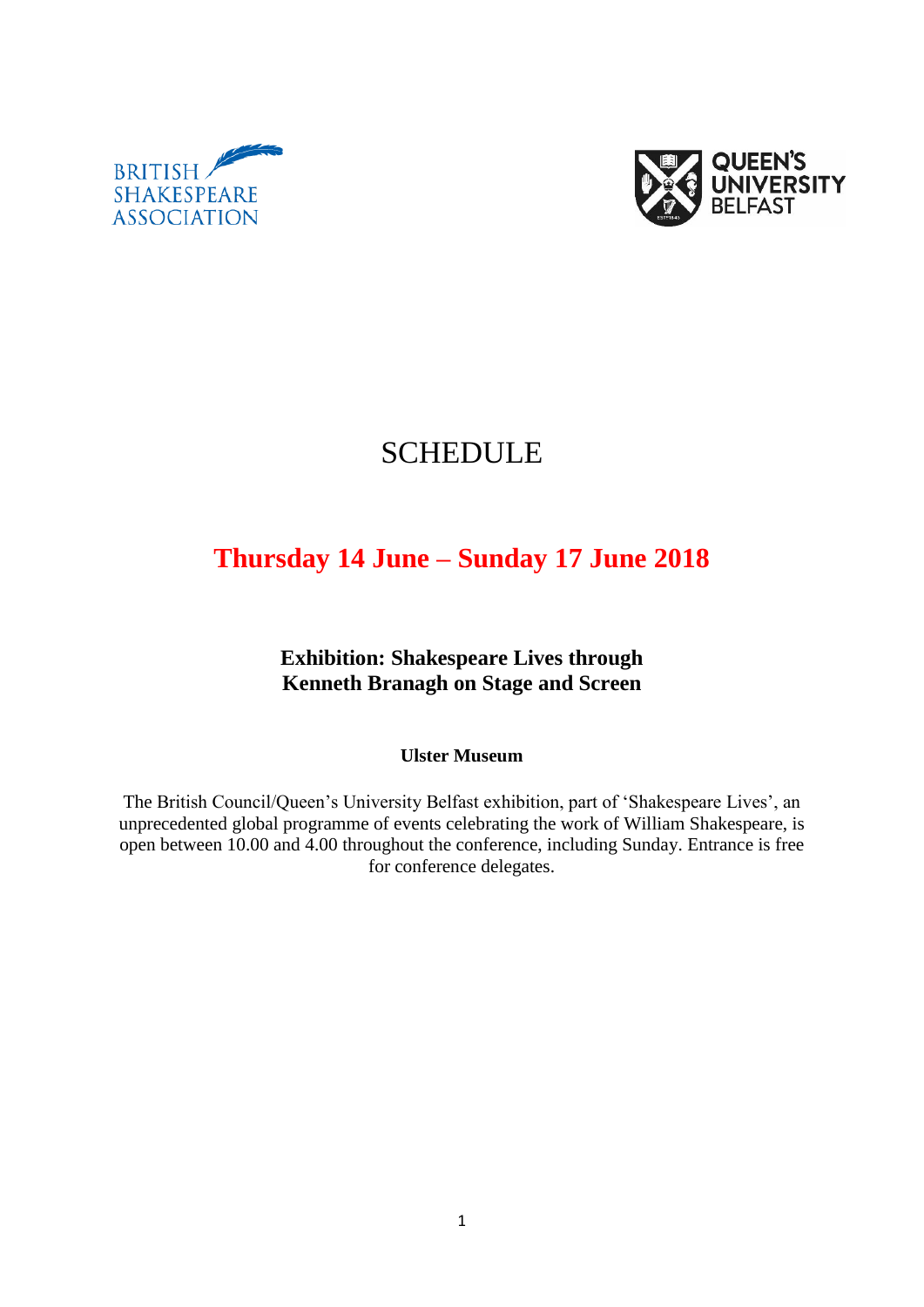## **Thursday 14 June**

#### **1.00-5.00 Registration**, coffee, tea and scones

**Black and White Hall (Main Entrance, Queen's University Belfast)** 

### **1.00-3.00 Workshop for Early Career Researchers**

**Getting Your Research Out There**: this workshop, designed especially for ECRs, will focus on 'getting your research out there', and will feature contributions from Sarah Dustagheer (University of Kent), Ben Doyle (Palgrave Macmillan) and Eoin Price (University of Swansea). Lunch is provided. Leader: Susan Anderson<br>(Sheffield Hallam University). PFC/02/018 (Sheffield Hallam University).

### **3.30-5.00 Paper sessions ONE**

| One: Shakespeare and the Law: Daniela Carpi<br>(University of Verona), 'Iconology of Power in Julius<br>Caesar'; Chiara Battisti (University of Verona),<br>'Shakespeare and the Politics of Citizenship: Migration and<br>Pathology in The Nature of Blood'; Sidia Fiorato<br>(University of Verona), 'Revenge Tragedy and the Law in<br>Hamlet'. Chair: Claude Fretz (Queen's University Belfast).<br>PFC/03/006A                                                           | Two: Women, Shakespeare, Performance: Stephanie<br>Tillotson (University of Warwick), 'From Gimmick Casting<br>to Standard Practice: Re-gendering Shakespeare in Twenty-<br>First-Century Performance'; Anna Kowalcze-Pawlik<br>(Tischner European University), 'La Belle (In)fidèle:<br>Ophelia in Polish Translation'. Chair: Ann Thompson<br>(King's College London).<br>PFC/02/026                                                                                                                                                |
|-------------------------------------------------------------------------------------------------------------------------------------------------------------------------------------------------------------------------------------------------------------------------------------------------------------------------------------------------------------------------------------------------------------------------------------------------------------------------------|---------------------------------------------------------------------------------------------------------------------------------------------------------------------------------------------------------------------------------------------------------------------------------------------------------------------------------------------------------------------------------------------------------------------------------------------------------------------------------------------------------------------------------------|
| Three: Shakespeare, Commodity, Value: Anna Blackwell<br>(De Montfort University), '#DifferenceMakesUs: Selling<br>Shakespeare online'; Miranda Fay Thomas (University<br>College Dublin), 'The book of the play: Atwood's Hagseed<br>and Shakespeare's Tempest'. Chair: Bailey Sinox (Harvard<br>University). PFC/03/006B                                                                                                                                                     | Four: Shakespeare, Subjectivity, Meaning: Susan<br>Anderson (Sheffield Hallam University), "Speech unable":<br>Orality and Impairment in Shakespearean Drama'; Huey-<br>ling Lee (National Chi Nan University, Taiwan),<br>'Shakespeare's Gerontology in the Case of Titus<br>Andronicus and King Lear'; Piotr Sadowski (Dublin<br>Business School), "Do it not with poison": Why does Iago<br>dissuade Othello from poisoning Desdemona?' Chair:<br>Xuege Wu (Queen's University Belfast). PFC/02/011                                |
| Five: Shakespeare and Europe I: Natasha Sofranac<br>(Belgrade University), 'The Balkan Shakespeare,<br>Shakespearean Balkans'; Zsuzsánna Kiss (Károli Gáspár<br>University, Budapest), 'Copy and original, crisis and<br>recovery in King Lear on the Hungarian stages';<br>Inmaculada N. Sánchez-García (University of<br>Northumbria), "A plague on both your houses!": Domestic<br>Borders in The High Sun'. Chair: Paul Frazer (University of<br>Northumbria). PFC/02/025 | Six: Fantastical Shakespeare: Sharon Vogel (Dalhousie<br>University), 'Macbeth's Weird Sisters in Contemporary<br>Fantasy Narratives'; Paul Tyndall (Kwantlen Polytechnic<br>University, Surrey, British Columbia), 'Game of Thrones as<br>a Shakespearean Afterlife'; Elisabeth Winkler (University<br>of Kiel), "Something wicked"?: The Witches and the<br>Supernatural in Justin Kurzel's Macbeth (2015)'. Chair:<br>Romano Mullin (Queen's University Belfast). PFC/03/005                                                       |
| Seven: Editing Renaissance Drama: José A. Pérez Díez<br>(University of Leeds), "Enter [at seuerall doors]": Editing<br>Renaissance Drama in Old Spelling Today'; Régis<br>Augustus Bars Closel (), 'Reshaping Shakespeare's<br>Collaborative Plays, Editions and Translations'. Chair: John<br>Jowett (Shakespeare Institute, University of Birmingham).<br>PFC/02/013                                                                                                        | Eight: Geography and Staging: Roger Christofides<br>(University of Liverpool), "Goats and monkeys!":<br>Geopolitics in Othello's Cyprus'; Rachel Horrocks<br>(University of St Andrews), "Some Vanity of Mine Art":<br>Masque and Spectacle in the RSC's 2016 Tempest'; Oana<br>Alis Zaharia (University of Bucharest) and Madalina<br>Nicolaescu (University of Bucharest), 'Receiving<br>Shakespeare by Proxy: Transnational Exchanges in<br>Nineteenth-Century Romania'. Chair: Jami Rogers<br>(University of Warwick). PFC/03/007 |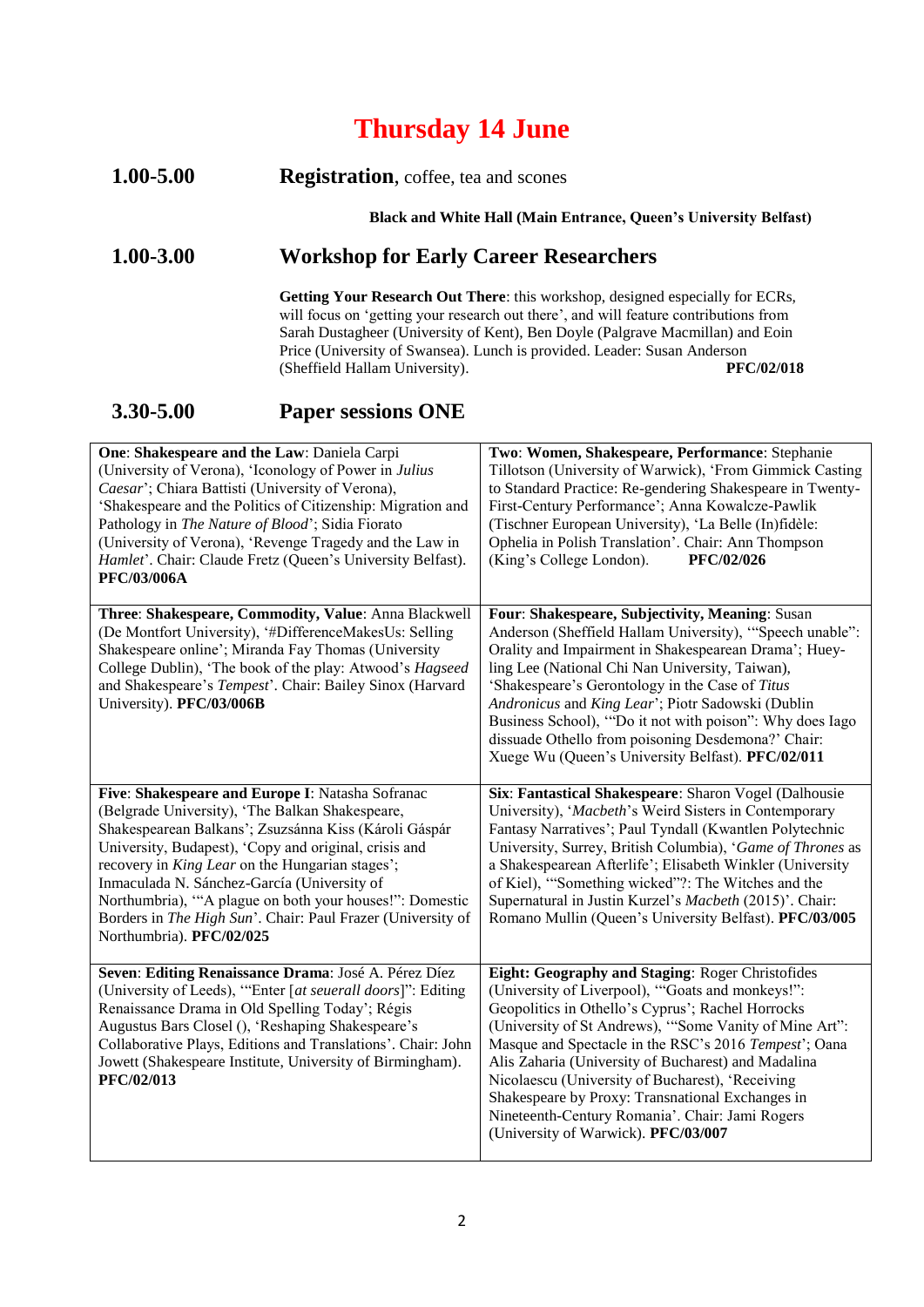| 3.30-5.00                                                                                                                                          | Workshop                                                                                                                                                                                                                                                                                                                                                                                                                                      |                        |  |
|----------------------------------------------------------------------------------------------------------------------------------------------------|-----------------------------------------------------------------------------------------------------------------------------------------------------------------------------------------------------------------------------------------------------------------------------------------------------------------------------------------------------------------------------------------------------------------------------------------------|------------------------|--|
|                                                                                                                                                    | Acting from the First Folio: A Workshop: Geared to practitioners and teachers,<br>this session works with the acting clues provided by the First Folio – punctuation,<br>original practices and direct addresses to the audience – to bring to life the<br>performance styles of Shakespeare's company. Participants will be provided with<br>slides, scenes and monologues. Leader: Joseph Penczak (Troupe of Friends).<br><b>PFC/02/017</b> |                        |  |
| 5.00-6.00<br><b>Plenary One</b><br>Clara Calvo (University of Murcia), 'Shakespeare and Twentieth-<br><b>Century War Fictions'</b>                 |                                                                                                                                                                                                                                                                                                                                                                                                                                               |                        |  |
|                                                                                                                                                    |                                                                                                                                                                                                                                                                                                                                                                                                                                               |                        |  |
|                                                                                                                                                    | Chair: Ramona Wray (Queen's University Belfast)                                                                                                                                                                                                                                                                                                                                                                                               | <b>PFC/OG/007</b>      |  |
| 6.00-7.30                                                                                                                                          | <b>Opening Reception</b>                                                                                                                                                                                                                                                                                                                                                                                                                      |                        |  |
|                                                                                                                                                    | Wine, Canapés and Traditional Irish Music                                                                                                                                                                                                                                                                                                                                                                                                     | <b>Great Hall, QUB</b> |  |
| 7.30-9.00                                                                                                                                          | <b>Performance</b>                                                                                                                                                                                                                                                                                                                                                                                                                            |                        |  |
| The Haunted Prince, a requiem for Edward Booth performed and adapted by Gary<br>Sloan. Q+A chaired by Richard Schoch (Queen's University Belfast). |                                                                                                                                                                                                                                                                                                                                                                                                                                               |                        |  |

**Brian Friel Theatre** (in Queen's Film Theatre)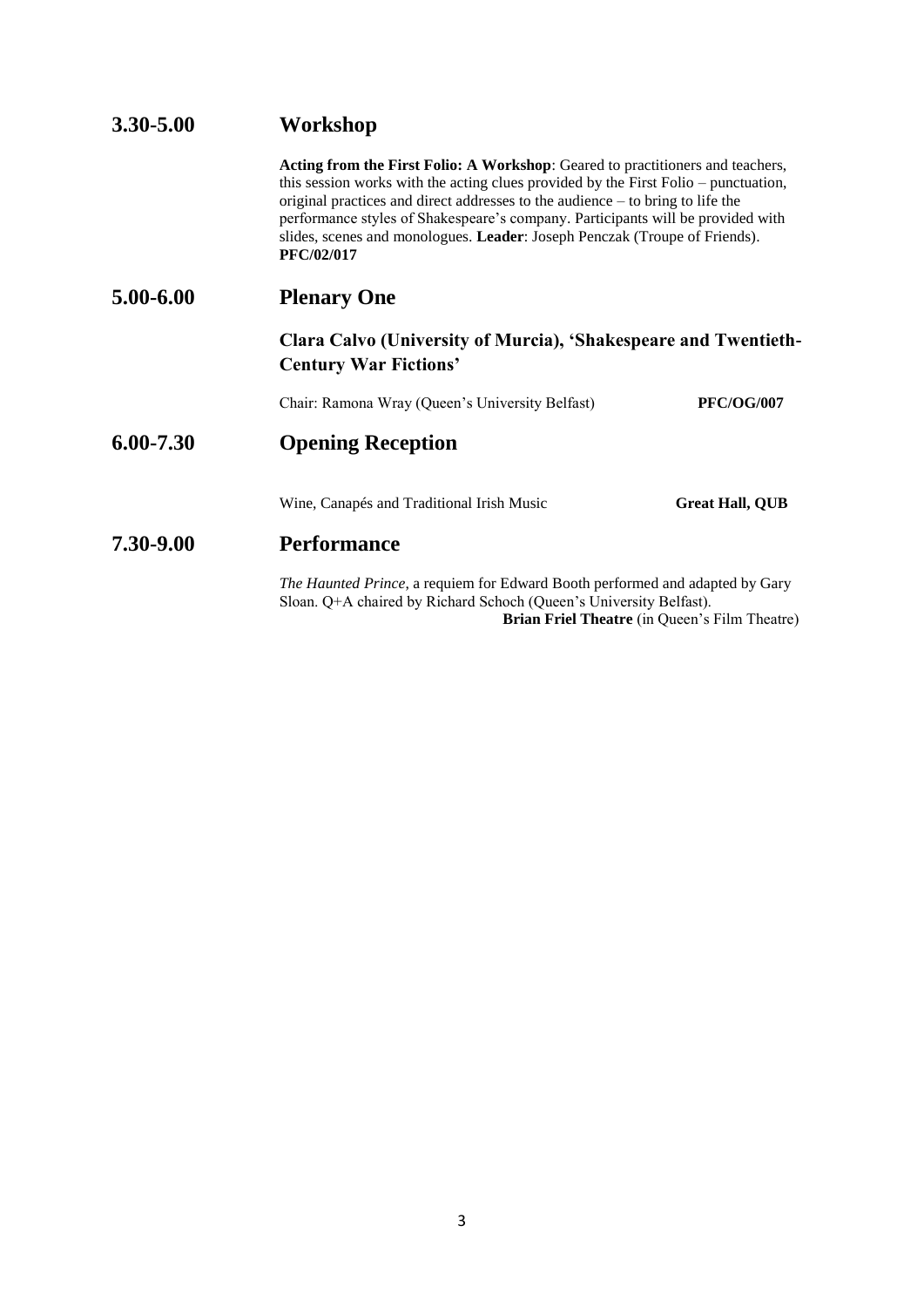# **Friday 15 June**

| $9.00 - 5.00$ | <b>Publisher displays</b>                                                                      | <b>PFC Fover</b> |
|---------------|------------------------------------------------------------------------------------------------|------------------|
| $9.00 - 3.00$ | <b>Registration</b><br><b>Black and White Hall (Main Entrance, Queen's University Belfast)</b> |                  |

## **9.30-11.00 Paper Session TWO**

| One: Shakespeare and Material Culture: Terri Bourus        | Two: A New Imperative in Shakespeare Studies Today:         |
|------------------------------------------------------------|-------------------------------------------------------------|
| (Florida State University), 'Hamlet as a Material Object'; | From Presentism to Activism: Christian Smith                |
| Kinga Földváry (Pázmány Peter Catholic University,         | (Independent Scholar, Berlin), "The point is to change it": |
| Hungary), 'Shakespeare on Screen and the Materiality of    | Marx's use of Shakespeare in his move from philosopher to   |
| Access'; Anthony R. Guneratne (Florida Atlantic            | activist'; Paul Hamilton (Shakespeare Institute, University |
| University), 'The Lost Shakespearean Signatures:           | of Birmingham), 'Shakespeare, Kantorowicz, and the new      |
| Revisiting the Relationship of Text(s) and Images in       | Political Theology of the American Presidency'; Remedios    |
| Archival Contexts'. Chair: Adrian Streete (University of   | Perni (University of Alicante), 'Lucrece and Ophelia:       |
| Glasgow). PFC/02/025                                       | Interrogating Sexual Violence and the State'. Chair: Matt   |
|                                                            | Williamson (University of Oslo). PFC/02/017                 |
|                                                            |                                                             |
| Three: New Approaches to Shakespeare and Emotion           | Four: Serial Shakespeare: Katarzyna Burzyńska (Adam         |
| Studies: Neil Rhodes, (University of St Andrews),          | Mickiewicz University), "These violent delights have        |
| 'Rhetoric and Emotion in the Early Reception of            | violent ends": Westworld, Shakespeare and the Myth of the   |
| Shakespeare'; Eric Langley (University College, London),   | Renaissance'; Victor Huertas Martín (Universidad Nacional   |
| "Why seems it so particular with thee?": Shakespearean     | de Educación a Distancia/Universidad Autónoma de            |
| dispassionate particulars'; Toria Johnson (University of   | Madrid), 'Shakespeare, the Invisible Scriptwriter: Critical |
| Birmingham), 'Fear and Vulnerability in Othello'. Chair:   | Revision of Serial Shakespeare'. Chair: Doug Lanier         |
| Michael Schoenfeldt (University of Michigan).              | (University of New Hampshire). PFC/03/006A                  |
| PFC/02/026                                                 |                                                             |
|                                                            |                                                             |
| Five: Shakespeare and India: Taarini Mookherjee            | Six: Shakespeare and Childhood: M. Tyler Sasser             |
| (Columbia University), 'Othello, Caste, and Difference in  | (University of Alabama), "O, 'tis a parlous boy": the       |
| Contemporary India'; Lipika Das (IIIT University,          | Dangers of Noble Boyhood in Shakespeare's Historical        |
| Bhubaneswar), 'Shakespeare in World Literature: A Study    | Drama'; Eilis Smyth (King's College, London),               |
| of the Possibilities of Creating World Literature in Odia  | 'Shakespeare and the Royal Children'; Victoria Bladen       |
| with Shakespeare'; Vikram Singh Thakur (Ambedkar           | (University of Queensland), 'Child's Play in Kurzel's       |
| University, Delhi), 'Shakespeare in Kashmir: A Study of    | Macbeth'. Chair: Elizabeth Glyn (King's College, London).   |
| M. K. Raina's Badshah Pather (King Lear, 2010)'. Chair:    | PFC/02/011                                                  |
| Mark Thornton Burnett (Queen's University Belfast).        |                                                             |
| PFC/03/006B                                                |                                                             |
|                                                            |                                                             |
| Seven: Shakespeare, Death and Dying: Maggie Vinter         | Eight: Shakespeare and Europe II: Antonella Pulice          |
| (Case Western Reserve University), 'Hamlet and the Art of  | (University of Rome 'Tor Vergata'), 'The Shakespeare        |
| Dying'; Adrian Howe (Birkbeck College, London),            | Productions of Daniele Salvo'; Helen Clifford (Durham       |
| 'Othello was a Wife-Killer - Performing Femicide in Post-  | University), 'Presenting Power in Ivo van Hove's Roman      |
| Shakespearean England'; Simon Fortin (New York             | Tragedies and Kings of War'; Ilana Gilovich (Columbia       |
| University), 'Mercutio's Curse: Shakespeare, Actors, and   | University), 'Mephisto: Thematics of Duality'. Chair:       |
| Death Literacy. Chair: Victoria Brownlee (NUI Galway).     | William Kerwin (University of Missouri). PFC/02/013         |
| PFC/03/005                                                 |                                                             |
| Nine: Shakespeare and the Early Modern Text: John D.       |                                                             |
| Jowett (Shakespeare Institute, University of Birmingham),  |                                                             |
| 'James Roberts and the First Quarto of Hamlet'; Daniel     |                                                             |
| Yabut (Université Paul-Valéry Montpellier 3, IRCL),        |                                                             |
| 'Standing on Points: the Role of Punctuation in the Early  |                                                             |
| Modern Actor's Parts'. Chair: José A. Pérez Díez           |                                                             |
| (University of Leeds). PFC/03/011                          |                                                             |
|                                                            |                                                             |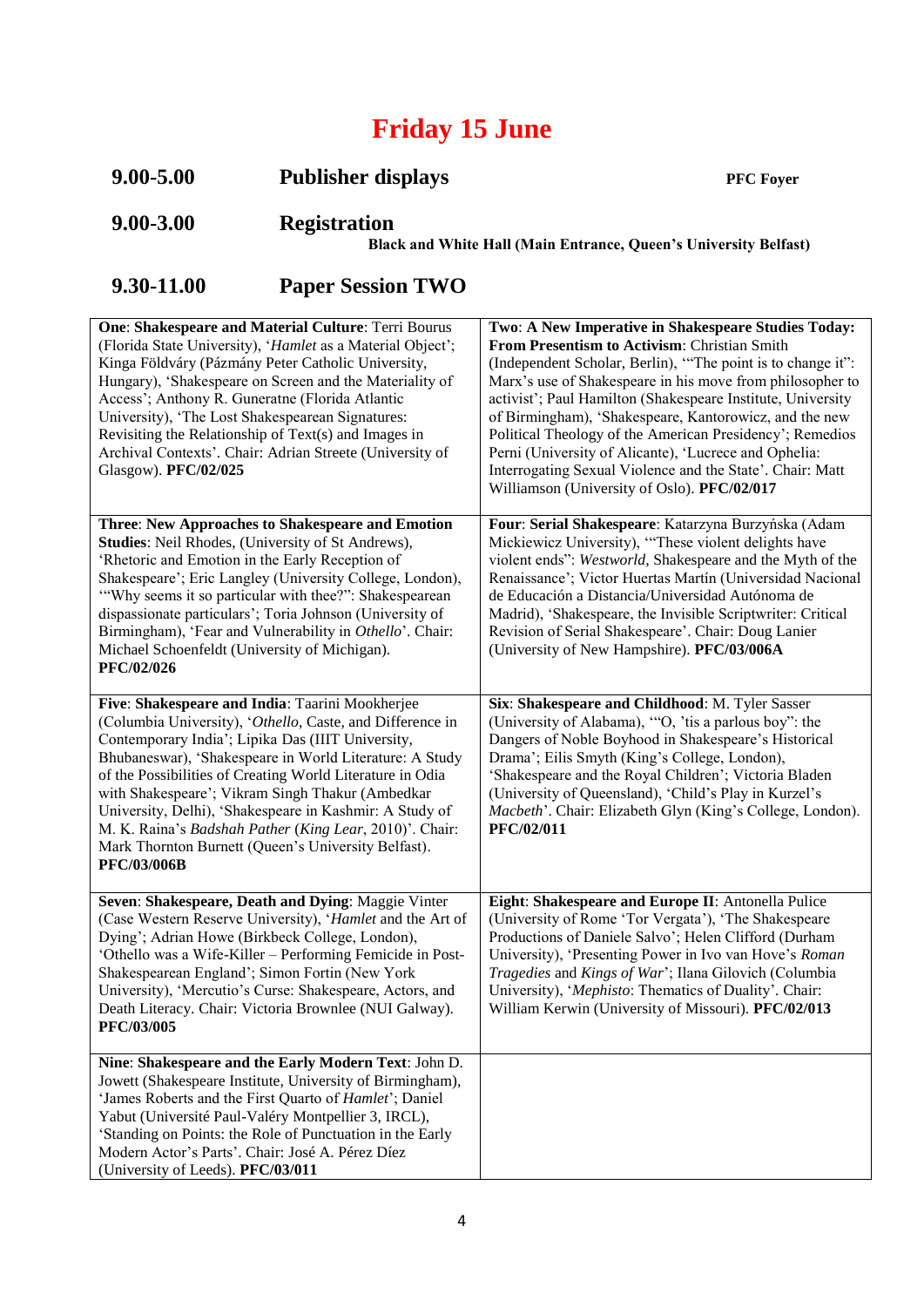| 9.30-11.00  | Workshop                                                                                                                                                                                                                                                                                                                                                                                                                                                 |                                 |
|-------------|----------------------------------------------------------------------------------------------------------------------------------------------------------------------------------------------------------------------------------------------------------------------------------------------------------------------------------------------------------------------------------------------------------------------------------------------------------|---------------------------------|
|             | Hand and Touch: A Performance and Practice Workshop. This workshop<br>explores the ways in which the hand functions as a primary symbol for creation,<br>power, activity, and identity. Participants will be invited to consider how gender,<br>prosthetics and props, early modern staging and performances today all contribute to<br>the meanings produced by Shakespeare's many hands. Leader: Imogen Felstead<br>(Lancaster University). PFC/02/018 |                                 |
| 11.00-11.30 | <b>Coffee</b>                                                                                                                                                                                                                                                                                                                                                                                                                                            | <b>PFC Foyer</b>                |
| 11.30-12.30 | <b>Plenary Two</b><br>Courtney Lehmann (University of the Pacific), 'An "élan of the<br>soul?" Toward a Feminist Counter-Cinema in Deepa Mehta's<br>Water'                                                                                                                                                                                                                                                                                               |                                 |
|             |                                                                                                                                                                                                                                                                                                                                                                                                                                                          |                                 |
|             | Chair: Mark Thornton Burnett (Queen's University Belfast)                                                                                                                                                                                                                                                                                                                                                                                                | <b>PFC/0G/007</b>               |
| 12.30-1.30  | Lunch                                                                                                                                                                                                                                                                                                                                                                                                                                                    | <b>PFC Foyer (two stations)</b> |
| 12.30-1.30  | <b>BSA Committee Meeting</b>                                                                                                                                                                                                                                                                                                                                                                                                                             |                                 |
|             | Committee members only need attend                                                                                                                                                                                                                                                                                                                                                                                                                       | PFC/03/005                      |
| 1.30-3.30   | <b>Seminar Sessions ONE</b>                                                                                                                                                                                                                                                                                                                                                                                                                              |                                 |

The seminar format means that papers have already been written and discussion initiated; however, auditors are welcome to attend.

| Shakespeare, Performance and the 21 <sup>st</sup> Century. | Shakespeare and Religion. Organizer: Adrian Streete            |
|------------------------------------------------------------|----------------------------------------------------------------|
| <b>Organizers:</b> Erin Sullivan (Shakespeare Institute,   | (University of Glasgow). Participants: Clara Molina            |
| University of Birmingham), Peter Kirwan (University of     | Blanco (El Barracón Teatro), Caroline Lion (the                |
| Nottingham). Participants: Katherine Steele Brokaw         | Shakespeare Institute, University of Birmingham), Martin       |
| (University of California – Merced), Thea Buckley          | Dodwell (Independent Scholar), Zora E. Martin (University      |
| (Shakespeare Institute, University of Birmingham),         | of Freiburg/Scripps College), Marianne Kimura (Kyoto           |
| Susanne Greenhalgh (University of Roehampton), Ronan       | Women's University), Paul Edmondson (The Shakespeare           |
| Hatfull (University of Warwick), Diana Henderson           | Birthplace Trust), Martin M. Higgins (the Shakespeare          |
| (Massachusetts Institute of Technology), Michael Ingham    | Institute, University of Birmingham). PFC/02/011               |
| (Lingnan University, Hong Kong), Christina Luckyj          |                                                                |
| (Dalhousie University), Cynthia Martin (Queen's            |                                                                |
| University Belfast), Aleksandra Sakowska (Shakespeare      |                                                                |
| Institute, University of Birmingham/Gdansk Theatre         |                                                                |
| Trust/University of Worcester), Beth Sharrock              |                                                                |
| (Shakespeare Institute, University of Birmingham).         |                                                                |
| <b>PFC/02/017</b>                                          |                                                                |
|                                                            |                                                                |
| <b>Shakespeare on Film. Organizers: Mark Thornton</b>      | <b>Shakespeare and His Contemporaries. Organizer: Lucy</b>     |
| Burnett (Queen's University Belfast), Romano Mullin        | Munro (King's College, University of London).                  |
| (Queen's University Belfast). Participants: William        | <b>Participants:</b> Andrea Stevens (University of Illinois at |
| Kerwin (University of Missouri), Maya Mathur               | Urbana-Champaign), Elaine Grummitt (University of              |
| (University of Mary Washington), Peter J. Smith            | Durham), Mark Bradbeer (Independent Scholar), Laura            |
| (Nottingham Trent University), Rosa M. García-Periago      | Kolb (Baruch College, CUNY), Eoin Price (University of         |
| (University of Murcia/Queen's University Belfast), Zorica  | Swansea), Tom Harrison (University of Newcastle-upon-          |
| Lola Jelic (Southwestern College), Michelle Assay          | Tyne), Georgina Lucas (University of Nottingham), Michael      |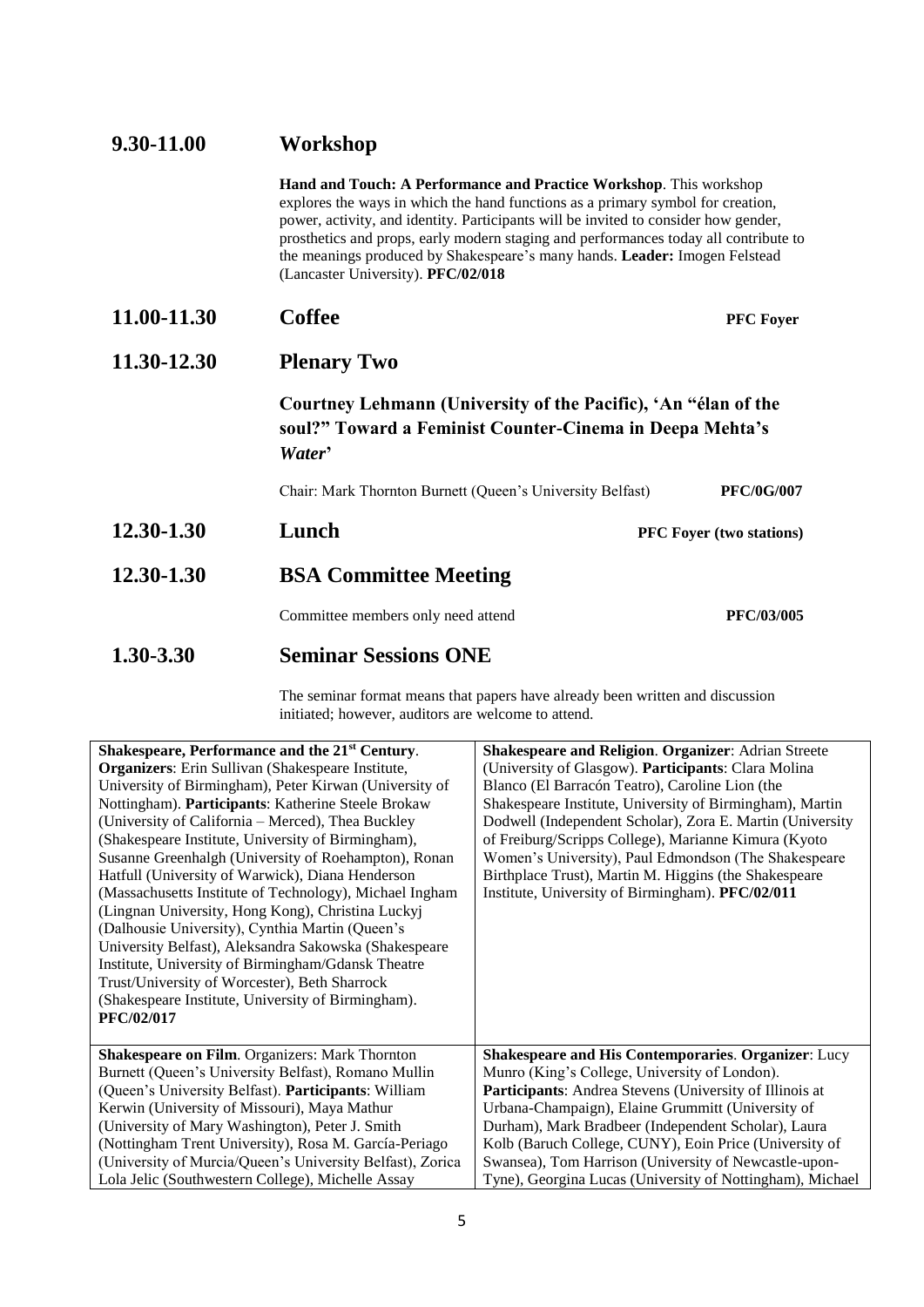| (Université Paris Sorbonne/University of Sheffield), Ana  | Booth (Oberlin College), Charles Cathcart (Open   |
|-----------------------------------------------------------|---------------------------------------------------|
| Laura Magis Weinberg (DeMontfort University), Mia         | University), Avi Mendelson (Brandeis University). |
| Hewitt (Queen's University Belfast), Serena Parisi        | <b>PFC/03/006B</b>                                |
| (University of Salerno), Douglas M. Lanier (University of |                                                   |
| New Hampshire). PFC/03/006A                               |                                                   |
|                                                           |                                                   |

## **1.30-3.30 Workshops**

| Company). PFC/02/018                                                                                                                                                                                                                                                                                                                                                                                                                    | Sensing Shakespeare: A Workshop. An insight into the<br>acting practice designed for blind and visually-impaired<br>actors, this workshop discovers the ways in which a<br>sensory-based approach to Shakespeare opens up access,<br>allowing actors to connect differently with voice, body and<br>space. Leader: Esther Ruth Elliott (Extant Theatre                                                                                                                                                        | Writing Verse Drama Today: A Workshop. Exploring the<br>dramatic possibilities of shared metre, participants will<br>experiment with a range of 'Shakespearean' techniques,<br>including shared/split/stolen lines, revelatory soliloquy, and<br>direct address. It allows participants to develop a sense of<br>Shakespearean dramatic construction 'from the inside' to<br>offer new creative and exploratory pathways into familiar<br>texts. Leader: Richard O'Brien (University of<br>Birmingham). PFC/02/025 |  |
|-----------------------------------------------------------------------------------------------------------------------------------------------------------------------------------------------------------------------------------------------------------------------------------------------------------------------------------------------------------------------------------------------------------------------------------------|---------------------------------------------------------------------------------------------------------------------------------------------------------------------------------------------------------------------------------------------------------------------------------------------------------------------------------------------------------------------------------------------------------------------------------------------------------------------------------------------------------------|--------------------------------------------------------------------------------------------------------------------------------------------------------------------------------------------------------------------------------------------------------------------------------------------------------------------------------------------------------------------------------------------------------------------------------------------------------------------------------------------------------------------|--|
| 1.30-3.30                                                                                                                                                                                                                                                                                                                                                                                                                               | <b>Performance</b>                                                                                                                                                                                                                                                                                                                                                                                                                                                                                            |                                                                                                                                                                                                                                                                                                                                                                                                                                                                                                                    |  |
|                                                                                                                                                                                                                                                                                                                                                                                                                                         |                                                                                                                                                                                                                                                                                                                                                                                                                                                                                                               | 'The Belfast Tempest' was a unique intercultural production, staged in the Titanic<br>quarter, of Shakespeare's The Tempest featuring a cast of hundreds. This event<br>features clips from the production and a Q+A with Director Andrea Montgomery,<br>Terra Nova Productions. Chair: Ilana Gilovich (Columbia University).<br><b>Ulster Museum</b>                                                                                                                                                              |  |
| 3.30-4.00                                                                                                                                                                                                                                                                                                                                                                                                                               | <b>Coffee</b>                                                                                                                                                                                                                                                                                                                                                                                                                                                                                                 | <b>PFC</b> Foyer                                                                                                                                                                                                                                                                                                                                                                                                                                                                                                   |  |
| 4.00-5.00                                                                                                                                                                                                                                                                                                                                                                                                                               | <b>Plenary Three</b>                                                                                                                                                                                                                                                                                                                                                                                                                                                                                          |                                                                                                                                                                                                                                                                                                                                                                                                                                                                                                                    |  |
|                                                                                                                                                                                                                                                                                                                                                                                                                                         | <b>Theatre Broadcast as Live Performance'</b>                                                                                                                                                                                                                                                                                                                                                                                                                                                                 | Pascale Aebischer (University of Exeter), 'Hamlet in Parts:                                                                                                                                                                                                                                                                                                                                                                                                                                                        |  |
|                                                                                                                                                                                                                                                                                                                                                                                                                                         | Chair: Richard Schoch (Queen's University Belfast)                                                                                                                                                                                                                                                                                                                                                                                                                                                            | <b>PFC/0G/007</b>                                                                                                                                                                                                                                                                                                                                                                                                                                                                                                  |  |
| 5.00-6.30<br><b>Paper Session THREE</b>                                                                                                                                                                                                                                                                                                                                                                                                 |                                                                                                                                                                                                                                                                                                                                                                                                                                                                                                               |                                                                                                                                                                                                                                                                                                                                                                                                                                                                                                                    |  |
| One: 'In Prison Be My Scope': Exploring The Tempest<br>in Prison and Beyond: Curt Tofteland (Shakespeare<br>Behind Bars), "Tempest of the Soul": Shakespeare in<br>Prison and in the World'; Tom Magill<br>(Filmmaker/Practitioner), 'Prospero's Prison'; Scott<br>Jackson (Shakespeare Notre Dame), "Born in a Tempest":<br>Shakespeare for Prisoners and for the Public'. Chair:<br>Sheila T. Cavanagh (Emory University). PFC/02/018 |                                                                                                                                                                                                                                                                                                                                                                                                                                                                                                               | Two: Affects' Remains: I: Ronda Arab (Simon Fraser<br>University), 'Dangerous Envy, Inheritance, and a Murderous<br>Younger Son'; Dennis Austin Britton (University of New<br>Hampshire), 'Race, Nation, and Pity in Titus Andronicus';<br>Benedict S. Robinson (Stony Brook University), 'Anxiety'.<br>Chair: Jesse M. Lander (University of Notre Dame).<br><b>PFC/02/017</b>                                                                                                                                    |  |
|                                                                                                                                                                                                                                                                                                                                                                                                                                         | Three: New Approaches to Titus Andronicus: Joseph<br>Sterrett (Aarhus University), 'Vulnerable Confessions:<br>Trust in the Power of Aaron, Brady and Other Nasties';<br>Eric Brinkman (Ohio State University), "Approaching<br>over-the-top bloody": Affective Complexity in Lucy<br>Bailey's Titus Andronicus'; Kibrina Davey (Sheffield<br>Hallam University), 'Heart Rates and Trigger Warnings:<br>Emotional Responses to Titus Andronicus'. Chair: Harry<br>R. McCarthy (Exeter University). PFC/02/011 | Four: Shakespeare and Latin America: Lina Maria<br>Aguirre-Jaramillo (Universidad Pontifica Bolivariana,<br>Colombia), 'Shakespeare: Memory Renewed in Latin<br>America'; Ricardo Cardoso (University of São Paulo), 'A<br>Brazilian Free Shakespeare'; Paulina Bronfman Collavati<br>(University of York), 'Romeo y Julian: A Queer, Pop<br>Embodiment of Chilean Diversity'. Chair: Alfredo Michel<br>Modenessi (National University of Mexico). PFC/03/006A                                                     |  |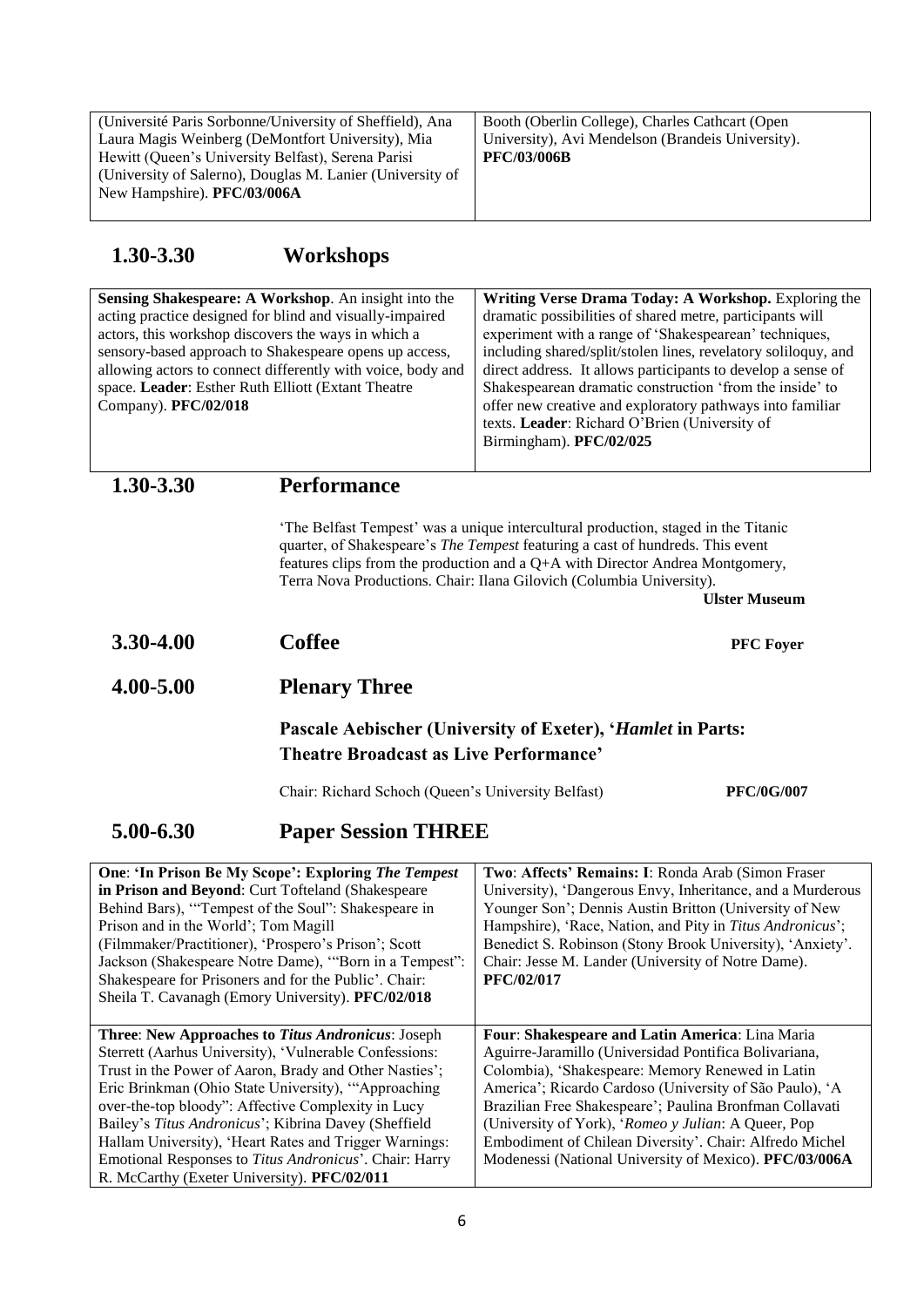| Five: Shakespeare and the Discourses of Courtesy:         | Six: Shakespeare, Sources, Contexts: Kenji Go (Kanagawa  |
|-----------------------------------------------------------|----------------------------------------------------------|
| Sophie Emma Battell (Cardiff University), 'Hospitality in | University), 'Shakespeare and the Books of Homilies';    |
| Shakespeare Studies'; Jeri Smith-Cronin (University of    | Marianne Kimura (Kyoto Women's University), "I have      |
| Leeds), 'Killer Kings and Procrastinating Princes: The    | read it; it is heresy": Shakespeare's Plays in the Years |
| Ghosts of Chivalry in Hamlet'; Chahra Beloufa (Al Jouf    | Surrounding Giordano Bruno's Execution in 1600';         |
| College, Sakata), 'The Role of Memory in Giving Thanks    | Elisabetta Tarantino (Independent Scholar), 'Did         |
| in Shakespeare's The Winter's Tale'. Chair: Alison        | Shakespeare do "Window Reference"?' Chair: Hyosik        |
| Findlay (Lancaster University). PFC/03/011                | Hwang (Chungbuk National University). PFC/03/007         |
|                                                           |                                                          |
| Seven: Shakespeare and Sexuality: Stephen Guy-Bray        | Eight: Shakespeare and Capital: Pradeep Sharma (King     |
| (University of British Columbia), 'Shakespeare and Queer  | Abdul-Aziz University, Jeddah), 'Shakespeare and         |
| Representation'; Lisa Templin (Western University,        | Historical Materialism: A Reappraisal of The Merchant of |
| Ontario), "Her advocate to th' loud'st": Defending        | Venice'; Anna Graham (University College Dublin), 'The   |
| Chastity in The Winter's Tale'; Shawna Guenther           | Changing Function of the Female Body in the Move from    |
| (Dalhousie University), 'One-sex, Two-sex, Three-sex,     | Feudalism to Nascent Capitalism in The Merchant of       |
| More: Fitting Shakespeare along Today's sex spectrum'     | Venice'. Chair: Christian Smith (Independent Scholar,    |
|                                                           |                                                          |
| Chair: Kay Stanton (California State University at        | Berlin). PFC/03/006B                                     |
| Fullerton). PFC/02/025                                    |                                                          |
|                                                           |                                                          |
| Nine: Shakespeare and Poland: Alicja Kosim                |                                                          |
| (University of Warsaw), 'Poetics, Politics, Geographical  |                                                          |
| Space: How can e-repositories of Shakespeare translations |                                                          |
| help to figure the past?'; Alexandra Pytko (Adam          |                                                          |
| Mickiewicz University), "The stage needs to be            |                                                          |
| forgotten": Estrangement and Metatheatricality in The     |                                                          |
| Taming of the Shrew (1998) directed by Krzysztof          |                                                          |
| Warlikowski'; Sabina Laskowska-Hines (University of       |                                                          |
| Warsaw), 'No more the blackest sins: The Case Study of    |                                                          |
| Othello in Polish Theatre Posters'. Chair: Ema            |                                                          |
| Vyroubalova (Trinity College Dublin). PFC/03/005          |                                                          |
|                                                           |                                                          |

**8.00-10.30 Film Premiere**

UK Premiere and Q+A with director, Matías Piñeiro, *Hermia and Helena* (dir. Matías Piñeiro, 2016), an Argentine adaptation of *A Midsummer Night's Dream*

Chair: Mia Hewitt (Queen's University Belfast) **Ulster Museum**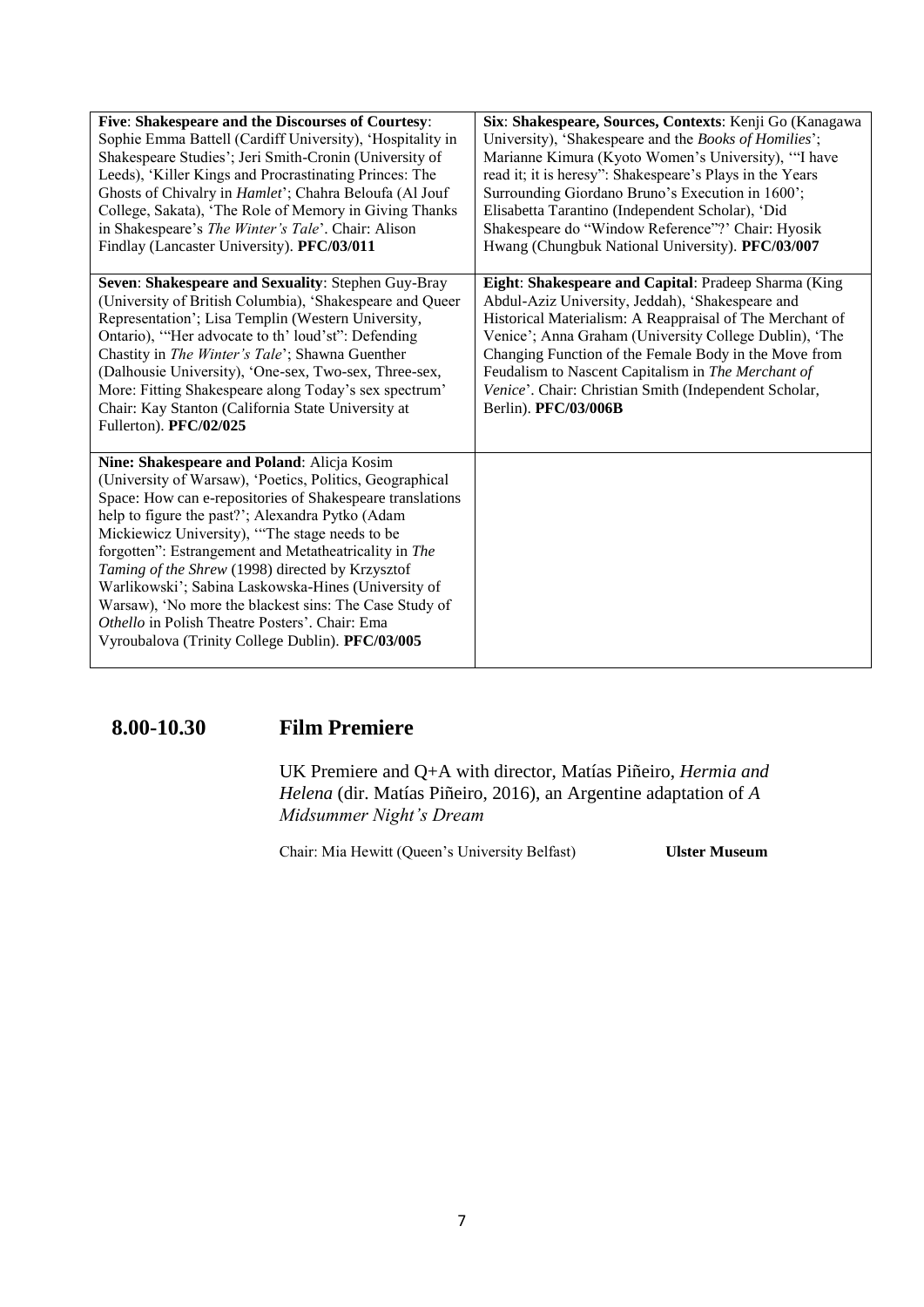# **Saturday 16 June**

| $9.00 - 1.00$                                                                                                                                                                                                                                                                                                                                                                                   | <b>Registration</b>                                                                                                                                                                                                                                                                                                                                                                         | <b>PFC</b> Foyer                                                                                                                                                                                                                                                                                                                                                                                                                                                                                                                                                                |
|-------------------------------------------------------------------------------------------------------------------------------------------------------------------------------------------------------------------------------------------------------------------------------------------------------------------------------------------------------------------------------------------------|---------------------------------------------------------------------------------------------------------------------------------------------------------------------------------------------------------------------------------------------------------------------------------------------------------------------------------------------------------------------------------------------|---------------------------------------------------------------------------------------------------------------------------------------------------------------------------------------------------------------------------------------------------------------------------------------------------------------------------------------------------------------------------------------------------------------------------------------------------------------------------------------------------------------------------------------------------------------------------------|
| 9.00-5.00                                                                                                                                                                                                                                                                                                                                                                                       | <b>Publisher displays</b>                                                                                                                                                                                                                                                                                                                                                                   | <b>PFC</b> Foyer                                                                                                                                                                                                                                                                                                                                                                                                                                                                                                                                                                |
| 9.30-11.00                                                                                                                                                                                                                                                                                                                                                                                      | <b>Paper Session FOUR</b>                                                                                                                                                                                                                                                                                                                                                                   |                                                                                                                                                                                                                                                                                                                                                                                                                                                                                                                                                                                 |
| Those with Special Needs: Robert Shaughnessy<br>(University of Surrey) and Nicola Shaughnessy<br>Rightly Belong": Creating the Future Through<br>Shakespeare'. Chair: Sheila T. Cavanagh (Emory<br>University). PFC/02/26                                                                                                                                                                       | One: 'Shakespeare for All': Drama for Youth and<br>(University of Kent), "Give me your hands": Flute theatre<br>and inclusive Shakespeare'; Esther Ruth Elliott (Extant<br>Theatre Company), 'Sensing Shakespeare'; Christy<br>Burgess (Robinson Shakespeare Company), "Youth                                                                                                               | Two: Childhood and Performance Studies: Future<br>Directions, Shakespeare and Beyond: Aidan Norrie<br>(University of Warwick), 'Child Actors, Shakespeare and<br>Skill: Enskilling Child Actors in Elizabethan England';<br>Harry R. McCarthy (University of Exeter), 'Peripheral<br>Performers and Marginal Methodologies: Studying<br>Shakespeare's Boy Actors Today'; Gemma Miller (King's<br>College, London), 'Defining "childness" through<br>Shakespeare: Performing Children and Performing<br>Childhood'. Chair: Edel Lamb (Queen's University Belfast).<br>PFC/02/018 |
| Three: Offensive Shakespeare: Adam Hansen<br>University), 'Offensiveness and the History of<br>Shakespeare Editing'; Edmund King (The Open<br>University), 'Taking Offence at Shakespearean<br>Performance'. Chair: Paul Prescott (University of<br>Warwick). PFC/02/025                                                                                                                        | (Northumbria University), 'Teaching Shakespeare<br>Offensively'; Monika Smialkowska (Northumbria                                                                                                                                                                                                                                                                                            | Four: Affects' Remains: II: Jesse M. Lander (University of<br>Notre Dame), 'Hamlet's Hair: Horripilation and Affect on<br>the Tudor-Stuart Stage'; Patricia Cahill (Emory University),<br>'King John's Taxidermic Affect'; Paul Budra (Simon Fraser<br>University), 'Shakespeare Surprised' Chair: Ronda Arab<br>(Simon Fraser University). PFC/02/017                                                                                                                                                                                                                          |
| Computer Systems), 'Using GraphOpus to Teach<br><b>PFC/03/006A</b>                                                                                                                                                                                                                                                                                                                              | Five: Shakespeare, Pedagogy, Technology: Greg<br>Watkins (Stanford University), 'The Evolving Landscape<br>of Digital Shakespeare and the U.S. Ed Tech Market for<br>High School Classrooms'; Thomas M. Lahey (Lahey<br>Shakespeare'; Linzy Brady (University of Sydney),<br>'Shakespeare, Teaching and Mobile Technology'. Chair:<br>Jonathan Hope (Strathclyde/Arizona State University). | Six: Shakespeare, Pedagogy, Ethics: Ema Vyroubalova<br>(Trinity College Dublin), 'Ethics of Global Shakespeare<br>Pedagogy'; Mary Janell Metzger (Western Washington<br>University), 'Teaching the Tragedy of White Supremacy in<br>Shakespeare's Othello'; John Maune (Hokusei Gakuen<br>University), 'Holding a Mirror Up to Nature in Romeo and<br>Juliet'. Chair: David Findlay (St Bernadette's Catholic<br>Primary School).<br><b>PFC/03/006B</b>                                                                                                                         |
| Seven: Shakespeare and the Global Audience: Jeff<br>Wilson (Harvard University), 'Theorizing Shakespeare and<br>the "Anthropology of Audience""; Alfredo Michel<br>Modenessi (National University of Mexico), 'London<br>2017: Shakespeare Goes Mexican: A (deeply personal)<br>chronicle'. Chair: Rosa M. García-Periago (University of<br>Murcia/Queen's University Belfast), tbc. PFC/02/011 |                                                                                                                                                                                                                                                                                                                                                                                             | <b>Eight: New Approaches to Shakespeare's Histories:</b><br>Yoko Odawara (Chukyo University), 'Literature and History<br>in the Background: Shakespeare's History Plays'; Sandra<br>Logan (Michigan State University), 'Henry VI and<br>Sovereign Authority'; Ana Victoria Mazza (Universidad del<br>Salvador, Buenos Aires/University of Glasgow), "Man and<br>birds are fain of climbing high": Human and Nonhuman<br>Animals in 2 Henry VI'. Chair: Kevin De Ornellas<br>(University of Ulster, Coleraine). PFC/03/005                                                       |
| Nine: Shakespeare's Sonnets: Erin A. McCarthy                                                                                                                                                                                                                                                                                                                                                   | (National University of Ireland, Galway), 'Shakespeare,<br>Sonnets, and Shake-speares Sonnets (1609) Today'; Kay<br>Stanton (California State University, Fullerton), "Mine<br>eye hath played the painter": The Sonnets' Persona as the<br>"Mystical" Quantum Physics Observer'. Chair: Paul<br>Edmondson (Shakespeare Birthplace Trust). PFC/03/011                                       |                                                                                                                                                                                                                                                                                                                                                                                                                                                                                                                                                                                 |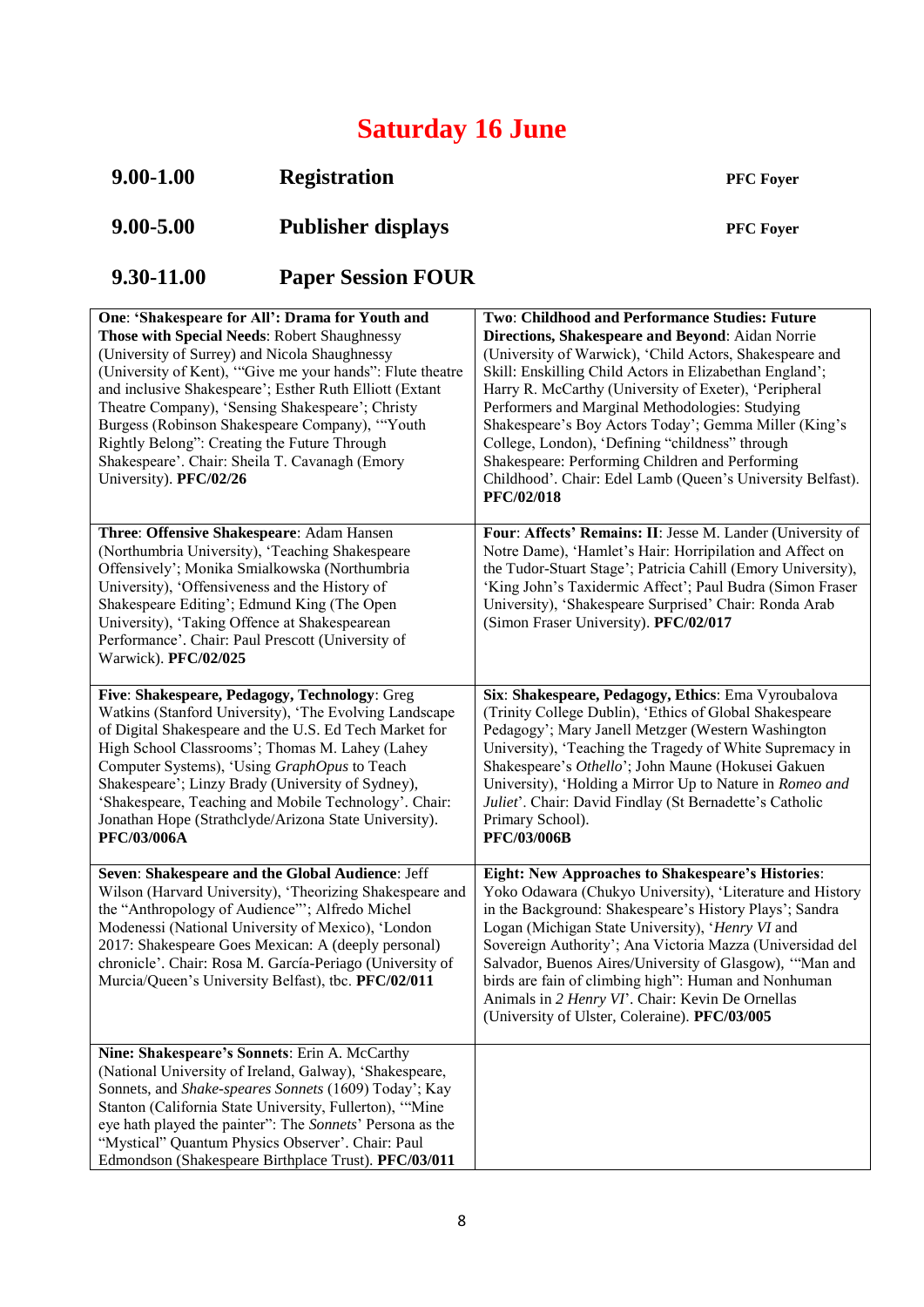| 9.30-11.00  | <b>Film Showing</b>                                                                                                                                                                  |                                 |
|-------------|--------------------------------------------------------------------------------------------------------------------------------------------------------------------------------------|---------------------------------|
|             | Showing of <i>Demons Land</i> (Simon Palfrey, Mark Jones and Tom de<br>Freston), a filmic allegory about Edmund Spenser and empire.<br>Q+A with Simon Palfrey (University of Oxford) |                                 |
|             | Chair: Mark Thornton Burnett (Queen's University Belfast) Queen's Film Theatre                                                                                                       |                                 |
| 11.00-11.15 | <b>Coffee</b><br><b>PFC Foyer</b>                                                                                                                                                    |                                 |
| 11.15-12.15 | <b>Plenary Four</b>                                                                                                                                                                  |                                 |
|             | <b>Ayanna Thompson (George Washington University),</b><br>'Encountering Othello Anew with the Deutsches Theatre Berlin                                                               |                                 |
|             | Chair: Edel Lamb (Queen's University Belfast)                                                                                                                                        | <b>PFC/0G/007</b>               |
| 12.15-1.30  | Lunch                                                                                                                                                                                | <b>PFC Foyer (two stations)</b> |
| 12.30-1.30  | <b>AGM</b> of the British Shakespeare Association                                                                                                                                    |                                 |
|             | All delegates are strongly encouraged to attend the AGM PFC/0G/007                                                                                                                   |                                 |
| 1.30-3.30   | <b>Seminar Sessions TWO</b>                                                                                                                                                          |                                 |

The seminar format means that papers have already been written and discussion initiated; however, auditors are welcome to attend.

| <b>Shakespeare and Pedagogy. Organizers: Linzy Brady</b>                                                                                                                                                                                                                                                                                                                                                                                                                                                                                                                                                                       | <b>Shakespeare and Morality. Organizer: Neema Parvini</b>     |
|--------------------------------------------------------------------------------------------------------------------------------------------------------------------------------------------------------------------------------------------------------------------------------------------------------------------------------------------------------------------------------------------------------------------------------------------------------------------------------------------------------------------------------------------------------------------------------------------------------------------------------|---------------------------------------------------------------|
| (University of Sydney), Kate Flaherty (Australian                                                                                                                                                                                                                                                                                                                                                                                                                                                                                                                                                                              | (University of Surrey). Participants: Patrick Gray (Durham    |
| National University). Participants: Urvashi Chakravarty                                                                                                                                                                                                                                                                                                                                                                                                                                                                                                                                                                        | University), Hanh Bui (Brandeis University), Daniel Kaczyński |
| (George Mason University), Nathaniel Hodes (Bentley)                                                                                                                                                                                                                                                                                                                                                                                                                                                                                                                                                                           | (University of Warsaw), Niall Kennedy (Queen's University     |
| University), Irina Ioana Spătaru (University of                                                                                                                                                                                                                                                                                                                                                                                                                                                                                                                                                                                | Belfast), Sarah Olive (University of York), Rangping Ji       |
| Bucharest), Graham Howard (University of Kiel),                                                                                                                                                                                                                                                                                                                                                                                                                                                                                                                                                                                | (Northeast Normal University), Feng Wei (Northeast Normal     |
| Duncan Lees (University of Warwick), Tracy Irish                                                                                                                                                                                                                                                                                                                                                                                                                                                                                                                                                                               | University), Lillie Arnott (Queen's University Belfast).      |
| (University of Warwick). PFC/03/006A                                                                                                                                                                                                                                                                                                                                                                                                                                                                                                                                                                                           | <b>PFC/03/006B</b>                                            |
| Women, Shakespeare and Performance. Organizer:<br>Liz Schafer (Royal Holloway, University of London).<br>Participants: Kerrie Roberts (University of Sydney),<br>Ursula Potter (University of Sydney), Jami Rogers<br>(University of Warwick), Sara Reimers (Royal<br>Holloway, University of London), Ann Thompson<br>(King's College, London), Yan Brailowsky (University)<br>of Paris, Nanterre), Shauna O'Brien (Palacký<br>University), Emer McHugh (NUI Galway), Sally<br>Barnden (Queen Mary, University of London), Katherine<br>Hipkiss (Bath Spa University), Mette Hildeman Sjölin<br>(Lund University). PFC/02/017 |                                                               |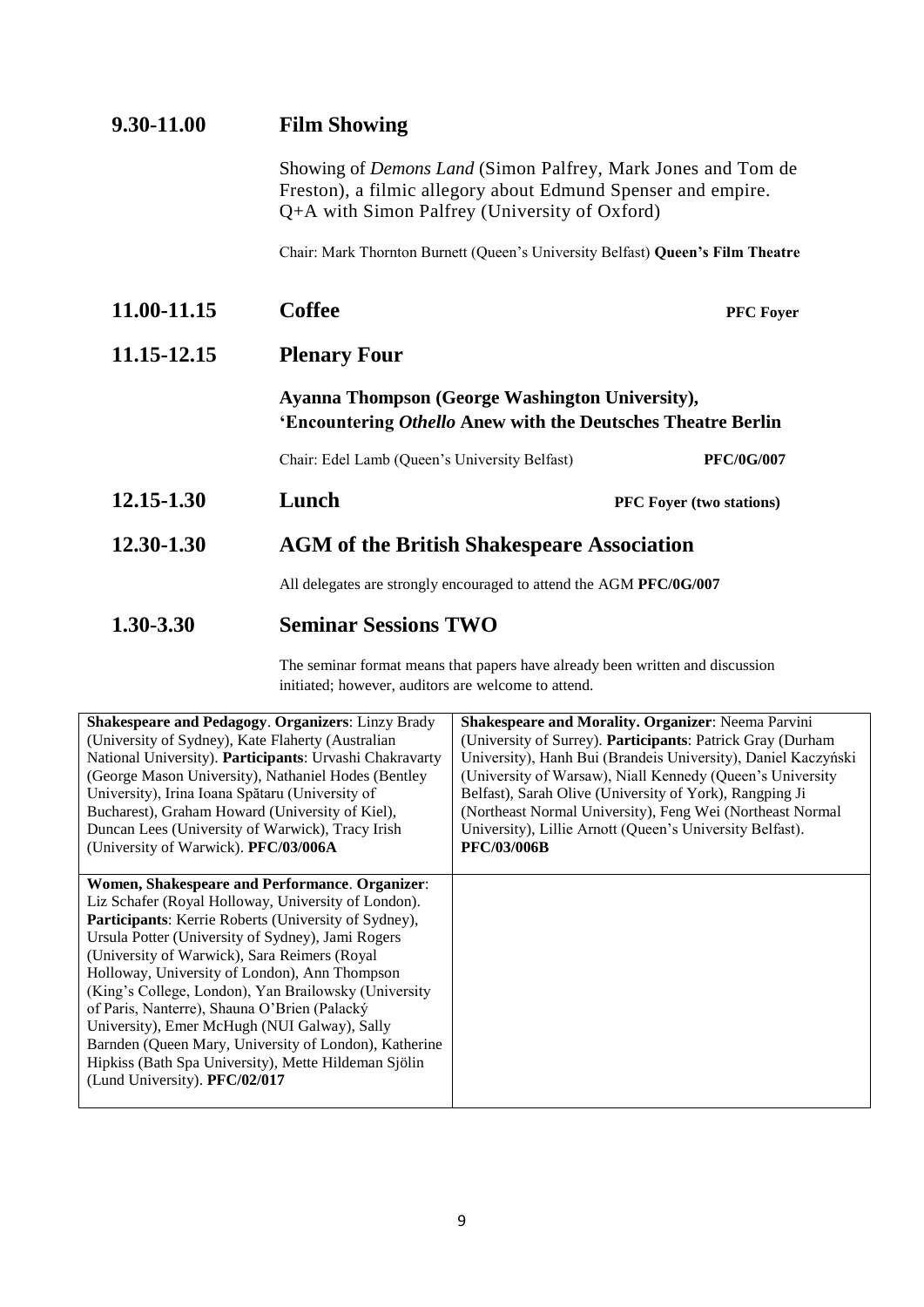## **1.30-3.30 Workshops**

| Hamlet's Words - Your Words: A Workshop. This             | Unto the Breach! Taking on Shakespeare at K2,3 and 4 with               |
|-----------------------------------------------------------|-------------------------------------------------------------------------|
| will be a fully participatory workshop ('as many Hamlets  | dynamic, active approaches: A Workshop. This workshop                   |
| as there are people taking part') on the words of Hamlet, | will offer dynamic and involving ways of introducing                    |
| using a range of language exercises and activities        | Shakespeare's plays and then working on them with young                 |
| (collective, paired and individual). The work will be     | people across the primary and secondary key stages. Using               |
| based on James Stredder's book, The North Face of         | Shakespeare's Second History Tetralogy, Richard II, Henry IV            |
| Shakespeare: Activities for Teaching the Plays (CUP,      | <i>Parts 1 and 2 and Henry V</i> , we will introduce a range of starter |
| 2009). While intended to be useful for teachers and       | activities, group tasks and discussions and text-based activities       |
| lecturers at all levels, the workshop is also aimed at    | to use in the classroom. Leaders: Mary Carey (Herm Primary              |
| anyone with an interest in performance or theatre         | School) and Helen Mears (Teacher). PFC/02/025                           |
| production – especially those who wish 'to be             |                                                                         |
| Hamlet' for an hour or two. Leader: James Stredder        |                                                                         |
| (University of Wolverhampton, Retired). PFC/02/018        |                                                                         |
|                                                           |                                                                         |

## **1.30-3.30 Film Premiere**

UK Premiere *Veeram* (dir. Jayaraj, 2016), a South Indian adaptation of *Macbeth*.

Introduction: Mark Thornton Burnett (Queen's University Belfast) **Ulster Museum**

## **3.30-4.30 Plenary Panels**

| Foreign Shakespeare: Twenty-five Years On: a<br>dialogue/retrospective about the place of non-<br>Anglophone Shakespeare performance inside<br>Shakespeare studies today. This event is sponsored by<br>the Royal Irish Academy. Dennis Kennedy (Trinity<br>College Dublin), Mark Thornton Burnett (Queen's<br>University Belfast), Bi-qi Beatrice Lei (National Taiwan<br>University/Shakespeare Association of America). Chair:<br>Thea Buckley (University of Birmingham/Queen's<br>University Belfast).<br><b>PFC/0G/007</b>                                                                                                                                                                                                                                                                                                                                                                        | Shakespeare and Riot: this panel showcases a new<br>project exploring the disruptive and riotous elements of<br>Shakespeare in Shakespeare studies today. Looking<br>back to the nineteenth century, it reassesses riot in the<br>theatre and beyond to evaluate the role of Shakespeare<br>in a history of disorderly behaviour. Edel Lamb<br>(Queen's University Belfast), 'Reading the Astor Place<br>Riots through Shakespeare'; Kate Flaherty (Australian<br>National University), 'Richard III, Riot and the Formation<br>of a Colonial Theatre Public'; Fiona Ritchie (McGill<br>University), 'Dorothy Jordan, Sarah Siddons and<br>Shakespeare: The Old Price Riots of 1809'. Chair: Matt<br>Williamson (University of Oslo).<br><b>PFC/02/018</b> |
|---------------------------------------------------------------------------------------------------------------------------------------------------------------------------------------------------------------------------------------------------------------------------------------------------------------------------------------------------------------------------------------------------------------------------------------------------------------------------------------------------------------------------------------------------------------------------------------------------------------------------------------------------------------------------------------------------------------------------------------------------------------------------------------------------------------------------------------------------------------------------------------------------------|------------------------------------------------------------------------------------------------------------------------------------------------------------------------------------------------------------------------------------------------------------------------------------------------------------------------------------------------------------------------------------------------------------------------------------------------------------------------------------------------------------------------------------------------------------------------------------------------------------------------------------------------------------------------------------------------------------------------------------------------------------|
| Performing Restoration Shakespeare: this panel<br>emerges from the AHRC-funded project, 'Performing<br>Restoration Shakespeare', based at Queen's University<br>Belfast. It explores the collaborations that fostered<br>Shadwell's adaptation of Shakespeare's Tempest, the<br>work's cosmopolitan musical style and the staging<br>challenges presented by its multimedia dramaturgical<br>structure. Stephen Watkins (University of Southampton),<br>"This day's business is important, requiring too much toil"<br>for one alone": Creative Collaboration and the Restoration<br>Tempest'; Sarah Ledwidge (Trinity College, Dublin), "To<br>our Elysian Field, the OPERA": The Tempest as a Conduit<br>for Italian Musical Influence'; Amanda Eubanks Winkler<br>(Syracuse University), 'Making a Masque: Staging<br>Neptune'. Chair: Richard Schoch (Queen's University<br>Belfast).<br>PFC/02/026 |                                                                                                                                                                                                                                                                                                                                                                                                                                                                                                                                                                                                                                                                                                                                                            |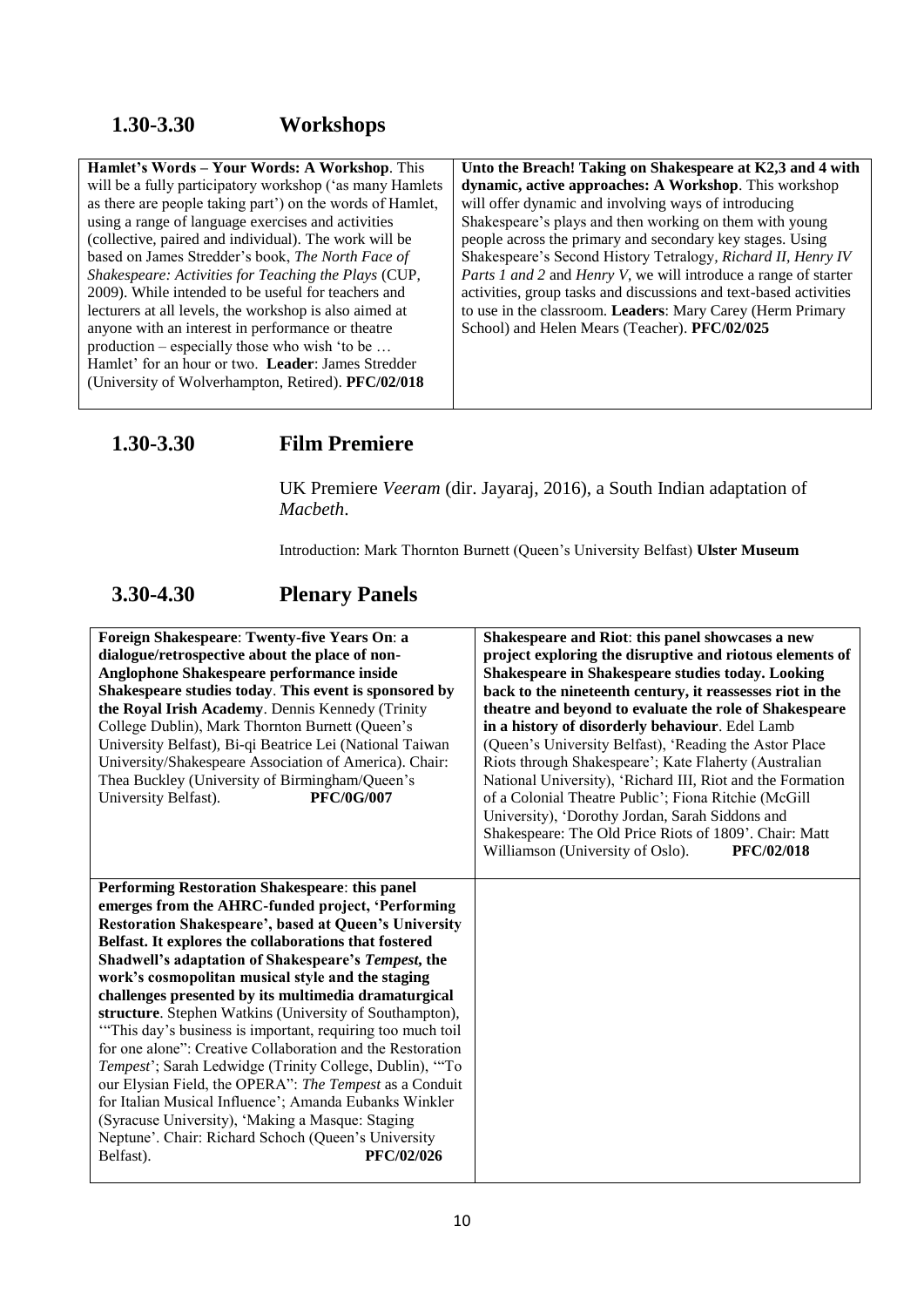#### **4.30-5.00 Inset Session**

This session will introduce you to padlet, an online tool that functions as an electronic whiteboard. Padlet is a free online resource and is simple to use. It facilitates the creation of a communal document that records class discussions and can be linked to course websites. Images and weblinks can be uploaded, making it a multi-media resource that can be easily integrated with other Shakespearean pedagogies. **Leader**: Victoria Bladen (University of Queensland). **PFC/02/017**

#### **4.30-5.00 Performance**

*Ellen Terry's Very 'Merry Wives of Windsor'*, performed and adapted by Liz Schafer (Royal Holloway, University of London).

Star actress, all-round celebrity and suffrage activist, Ellen Terry performed her cut down, three scene Merry Wives at the Coliseum, London, and the Grant Theatre, Brighton, in 1918. Terry hijacked Shakespeare's play, commandeered it as a vehicle for her own performance as Mistress Page and offered the tonic of merriness to an England still at war. **PFC Foyer**

#### **5.00-6.30 Paper Session Five**

| One: Shakespeare and New Methodologies: Adele Lee<br>(Emerson College), 'The Rise of China and the Future of<br>Shakespeare Studies'; Jessica Chiba (Royal Holloway,<br>University of London), "Nothing that is so, is so":<br>Rethinking Ontology and the Philosophical Turn in<br>Shakespeare Studies'; Coen Heijes (University of<br>Groningen), 'There's method in this madness? $-$ A call for<br>more rigorous research in reviewing Shakespeare'. Chair:<br>Paul Prescott (University of Warwick). PFC/02/018                                                                                     | Two: Political Shakespeare: Ewan Fernie (Shakespeare<br>Institute, University of Birmingham), 'Shakespeare and<br>Politics Against English Studies'; Daniel Spector (the<br>Classical Studio, Tisch School of the Arts, New York<br>University), 'Shakespeare Studies and Performance: Free<br>Speech and Identity Politics'; Stephen O'Neill (Maynooth<br>University), "The Strangers' Case": Sir Thomas More, the<br>Refuge Crisis and Social Media'. Chair: Pascale Aebischer<br>(University of Exeter). PFC/02/026                                             |
|----------------------------------------------------------------------------------------------------------------------------------------------------------------------------------------------------------------------------------------------------------------------------------------------------------------------------------------------------------------------------------------------------------------------------------------------------------------------------------------------------------------------------------------------------------------------------------------------------------|--------------------------------------------------------------------------------------------------------------------------------------------------------------------------------------------------------------------------------------------------------------------------------------------------------------------------------------------------------------------------------------------------------------------------------------------------------------------------------------------------------------------------------------------------------------------|
| Three: New Approaches to the Roman Plays: Gabriel<br>Foulquie (University of Worcester), "Let him be Caesar":<br>Legitimation and the (re)-construction of kingship in<br>Julius Caesar'; Kevin De Ornellas (Ulster University),<br>"Beasts are not defective": Dismantling the Dichotomy of<br>Humanity and Animality in Henry Newdigate's Roman<br>comedy/history, The Emperor's Favourite'; Ben Broadribb<br>(Shakespeare Institute, University of Birmingham),<br>'Metamodern Shakespearean Cinema: Caesar Must Die'.<br>Chair: Ana Laura Magis Weinberg (DeMontfort<br>University), tbc. PFC/02/025 | Four: Shakespeare, Pedagogy, Performance: Cathy<br>Baldwin (Open University), 'Can seeing a theatre<br>production really support student learning?'; Myfanwy<br>Marshall (UCL Institute of Education), 'Performance as a<br>pedagogical intervention - What do teachers and<br>organizations hope for when they create an opportunity for<br>school audiences to see a Shakespeare play?'; Tom Heath<br>(Monash University), 'Csíkszentmihályi's flow theory and<br>the performance of Shakespeare'. Chair: Maria S. Horne<br>(University of Buffalo). PFC/03/006A |
| Five: Shakespeare and the Digital: Michael Goodman<br>(Cardiff University), 'Digital Archives and the<br>Performance Space'; Oscar Gillespie (Theatre in the<br>Clouds), 'Digital Theatre: Interactivities and<br>Explorations'. Chair: Emer McHugh (National University<br>of Ireland, Galway). PFC/03/006B                                                                                                                                                                                                                                                                                             | Six: Shakespeare, Memory, Temporality: Evrim Doğan<br>Adanur (Atilim University, Ankara), "Which is lost be not<br>found": The uses and abuses of time in Shakespeare's<br>Romances'; Atesede Makonnen (Johns Hopkins<br>University), "Monumental Infcriptions": Layering the<br>Literary and Material in Shakespeare's Monuments'.<br>Chair: Marion Wynne-Davies (University of Surrey).<br>PFC/02/011                                                                                                                                                            |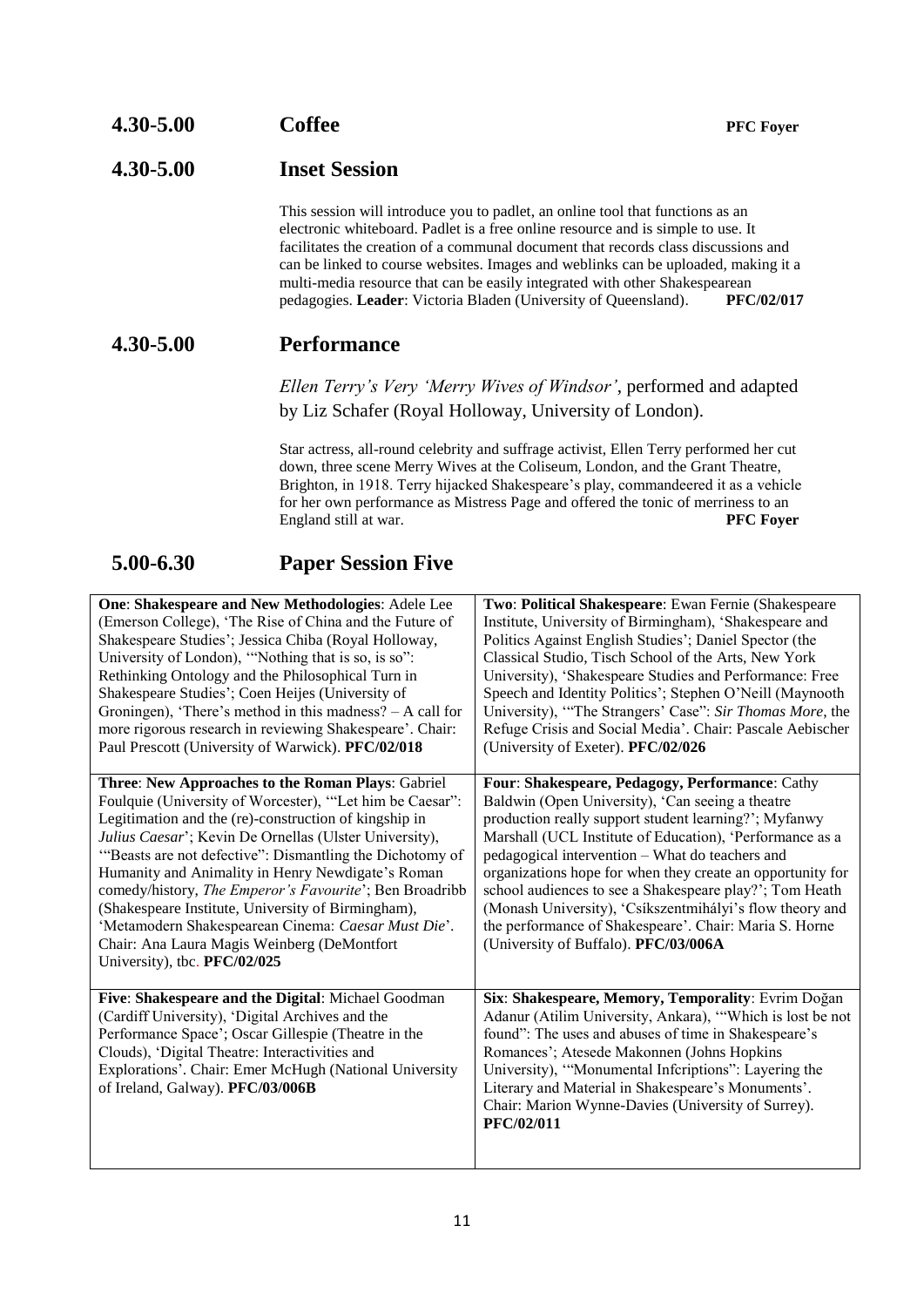| Seven: Shakespeare and Inclusivity: Rowan MacKenzie      | <b>Eight: Philosophical and Performance Legacies: Rose</b> |
|----------------------------------------------------------|------------------------------------------------------------|
| (Shakespeare Institute, University of Birmingham), "We   | Pass (Colorado School of Music), 'Shakespeare and the      |
| know what we are but know what we may be":               | Philosophy of Science'; Melinda Szuts (O'Donoghue)         |
| Shakespeare as a method of communication for those with  | Centre for Drama, Theatre and Performance, NUI             |
| learning disabilities'; Karl Falconer (PurpleCoat)       | Galway), 'W. B. Yeats' Shakespeare: the Influence of       |
| Productions/Shakespeare Institute, University of         | Early Modern Performance Spaces on the Twentieth-          |
| Birmingham), 'Shakespeare and Aspiration: How            | Century Irish Stage'. Chair: Helen Clifford (University of |
| Shakespeare, Marlowe and Jonson gave youth life'; Devon  | Durham). PFC/03/011                                        |
| Geary (University of Birmingham), 'Harnessing the        |                                                            |
| Shakespearean Glitch: An Interdisciplinary Consideration |                                                            |
| of Shakespeare's Enallage and its Potential to Help Heal |                                                            |
| the Traumatized Brain'. Chair: Adam Hansen (University   |                                                            |
| of Northumbria). PFC/03/005                              |                                                            |
|                                                          |                                                            |

#### **5.00-6.30 State of the Nation: Teaching Shakespeare Today**

We reveal for the first time the results of the first national UK survey of Shakespeare teaching. What plays are taught to which years and why? Is Active Methods really the dominant mode of teaching? And which play is too much 'violence and eye surgery' for Years 7s? Which ghost at the feast casts the longer shadow – A. C. Bradley or Rex Gibson? Join us for some fascinating data and the opportunity to ask your questions and chip in your thoughts and experiences. **Leaders:** Sarah Olive (University of York) and Velda Elliott (Oxford University). **PFC/02/017**

### **6.30 Buses depart for Titanic, Belfast and the conference dinner**

Please assemble at the main entrance directly outside the Black-and-White hall. You are also welcome to make your own way to Titanic, Belfast, if you prefer.

**7.00 Pre-dinner reception Titanic, Belfast 8.00 Conference Dinner Titanic, Belfast** Award of the BSA Honorary Fellowship 2018

## **11.00 Buses leave from Titanic, Belfast, back to Queen's University Belfast**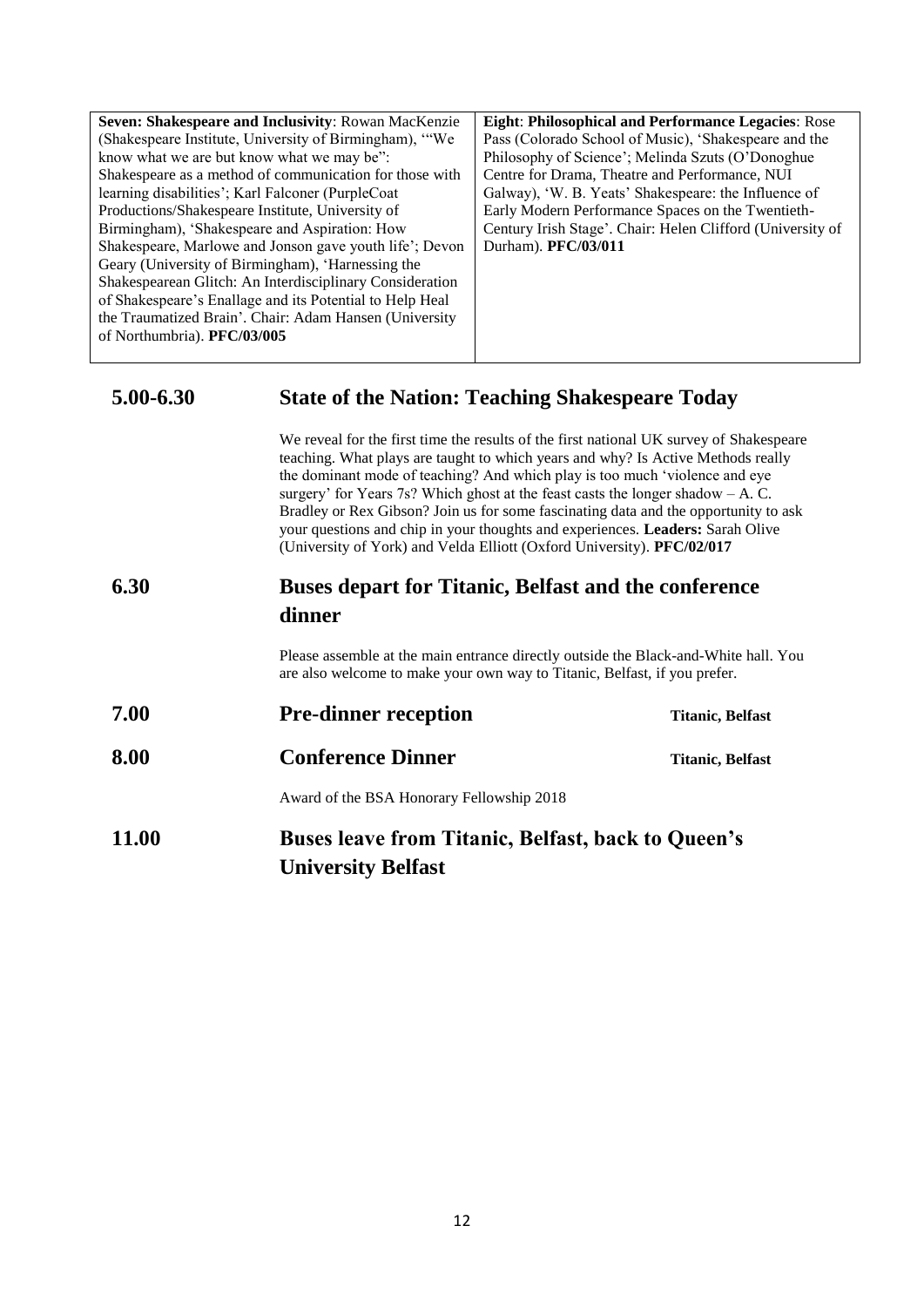## **Sunday 17 June**

## **9.30-11.00 Paper Session Six**

| One: Shakespeare and Interactive Technologies: Eric<br>Joris (CREW, Brussels), 'Technology and the<br>Transformation of Performance: The Curated Experience';<br>Ronan Patterson (University of Teeside), 'Shakespeare on<br>the Holodeck'; Tom Gorman (Coventry University), Tiina<br>Syrja (University of Tampere), Mikko Kanninen<br>(University of Tampere), 'Immersive Telepresence in<br>Theatre: Coriolanus and Lear Online'. Chair: Stephen<br>O'Neill (Maynooth University), tbc. PFC/02/018                                                                                                 | Two: The Encyclopedia of Shakespeare's Language<br>Project: Jonathan Culpeper (Lancaster University) and<br>Jane Demmen (Lancaster University), 'Cultural<br>Understandings of Good and Bad: Computer-generated<br>readings'; Dawn Archer (Manchester Metropolitan<br>University/Lancaster University), Alison Findlay<br>(Lancaster University) and Beth Cortese (Lancaster<br>University), 'The patterning of passions and other<br>emotions across Shakespeare's "Works"'; Sean Murphy<br>(Lancaster University) and Jonathan Culpeper (Lancaster<br>University), 'What do students find difficult when they<br>read Shakespeare?'. Chair: Julie Fowkes (Georgia State<br>University). PFC/02/026 |
|-------------------------------------------------------------------------------------------------------------------------------------------------------------------------------------------------------------------------------------------------------------------------------------------------------------------------------------------------------------------------------------------------------------------------------------------------------------------------------------------------------------------------------------------------------------------------------------------------------|------------------------------------------------------------------------------------------------------------------------------------------------------------------------------------------------------------------------------------------------------------------------------------------------------------------------------------------------------------------------------------------------------------------------------------------------------------------------------------------------------------------------------------------------------------------------------------------------------------------------------------------------------------------------------------------------------|
| Three: Shakespeare and Music: Nikki Roulo (University<br>of North Carolina at Chapel Hill), "Speak to him in many<br>sorts of music': the Poetics of Shakspeare's Song Bodies';<br>James Harriman-Smith (University of Newcastle-upon-<br>Tyne), 'Musical Theatre: Garrick's Ode to Shakespeare';<br>Karen Harker (Shakespeare Institute, University of<br>Birmingham), 'Shakespeare's Nineteenth-Century<br>Soundscapes: Reconstructing Incidental Music for the<br>Magna Carta Tableau in Herbert Beerbohm Tree's King<br>John'. Chair: Amanda Eubanks Winkler (Syracuse<br>University). PFC/02/025 | Four: Shakespeare and Intertextuality: Claude Fretz<br>(Queen's University Belfast), "'Strange enchantment":<br>Sleep, Dreams, and Comedy in Endymion and A<br>Midsummer Night's Dream'; Bailey Sincox (Harvard<br>University), 'The Winter's Tale as Revenge Comedy';<br>Michael Plunkett (the Graduate Center of the City<br>University of New York), 'Shakespeare and Chaucer: The<br>Dream Visions and the Design of Cymbeline'. Chair:<br>Courtney Lehmann (University of the Pacific).<br>PFC/02/017                                                                                                                                                                                           |
| Five: New Approaches to Othello: Cedric Watts<br>(University of Sussex), 'Iago's Semiotic and Onomastic<br>Motivation'; Matt Williamson (University of Oslo), "Give<br>me the ocular proof": Othello and the Informer'. Chair:<br>Robbie Hand (King's College London). PFC/03/006A                                                                                                                                                                                                                                                                                                                    | Six: Graphic Shakespeare: Chelsea L. Horne (American<br>University, Washington DC), 'Shakespeare in Adaptation:<br>Reimaginings of A Midsummer Night's Dream through<br>Graphic Novels'; Brandon Christopher (University of<br>Winnipeg), 'Mixed with Baser Matter: "Shakewashing"<br>Manga in Manga Shakespeare'. Chair: Susan Anderson<br>(Sheffield Hallam University). PFC/02/011                                                                                                                                                                                                                                                                                                                |
| Seven: Shakespeare, Emotion, Pain: Michael<br>Schoenfeldt (University of Michigan), 'Performing Pain';<br>Sarah Dustagheer (University of Kent), 'Shakespearean<br>Asides, Emotional Complicity and Proximity'. Chair: Peter<br>Kirwan (University of Nottingham). PFC/03/006B                                                                                                                                                                                                                                                                                                                        | Eight: Shakespeare and Staging: Miranda Lahr<br>(Teacher), 'Going off Script: Extra-Textual Additions in<br>Shakespeare's Macbeth'; Hirohisa Igarashi (Toyo<br>University), 'The Improbability of Turning Rancour to<br>Love in Yukio Ninagawa's Romeo and Juliet (2014)';<br>Sonja Kleij (Queen's University Belfast), "Once more<br>unto the breach": The Afterlives of <i>Henry V</i> and Debating<br>War on the English Stage'. Chair: Cynthia Martin<br>(Queen's University Belfast). PFC/03/005                                                                                                                                                                                                |
| 11.00-11.30<br><b>Coffee</b>                                                                                                                                                                                                                                                                                                                                                                                                                                                                                                                                                                          | <b>PFC Foyer</b>                                                                                                                                                                                                                                                                                                                                                                                                                                                                                                                                                                                                                                                                                     |

# **11.30-12.30 Plenary Eight**

#### Richard Dutton (Queen's University Belfast), 'The Significance of *The Second Part of the Seven Deadly Sins*'

Chair: Claude Fretz (Queen's University Belfast) **PFC/0G/007**

**12.30 Close**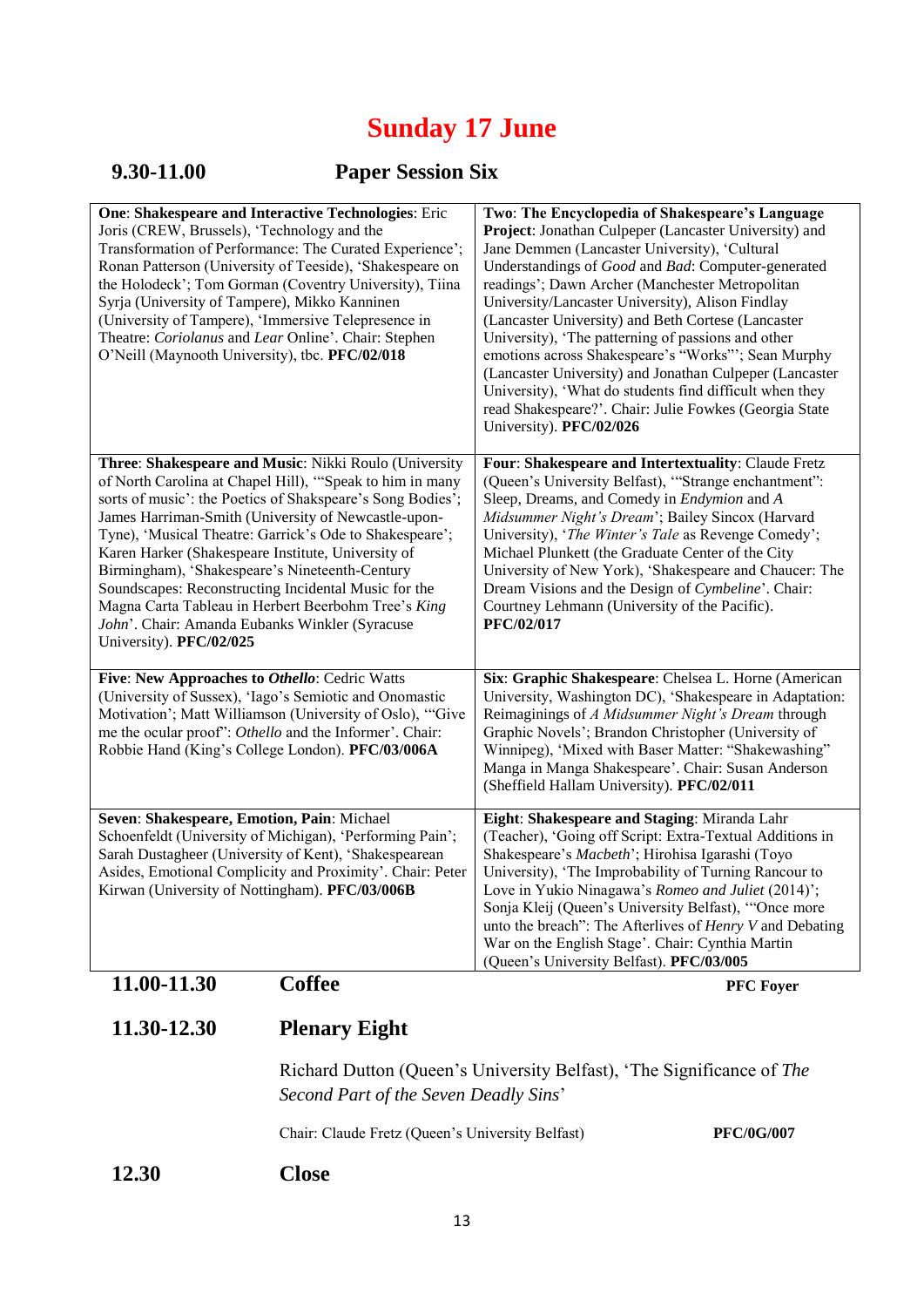#### **Organiser**

Ramona Wray, Queen's University Belfast

#### **Steering Committee**

Mark Thornton Burnett (Queen's University Belfast), Richard Dutton (Queen's University Belfast), Claude Fretz (Queen's University Belfast), Edel Lamb (Queen's University Belfast), Richard Schoch (Queen's University Belfast)

#### **Thanks to our partners/sponsors**

Brian Friel Theatre, British Council, British Shakespeare Association (especially Susan Anderson, Alison Findlay, James Harriman-Smith, Andrew Jarvis, José A. Pérez Díez and Marion Wynne-Davies), McClay Library (Special Collections), Queen's Film Theatre, Royal Irish Academy, Titanic Belfast, Ulster Museum, Visit Belfast